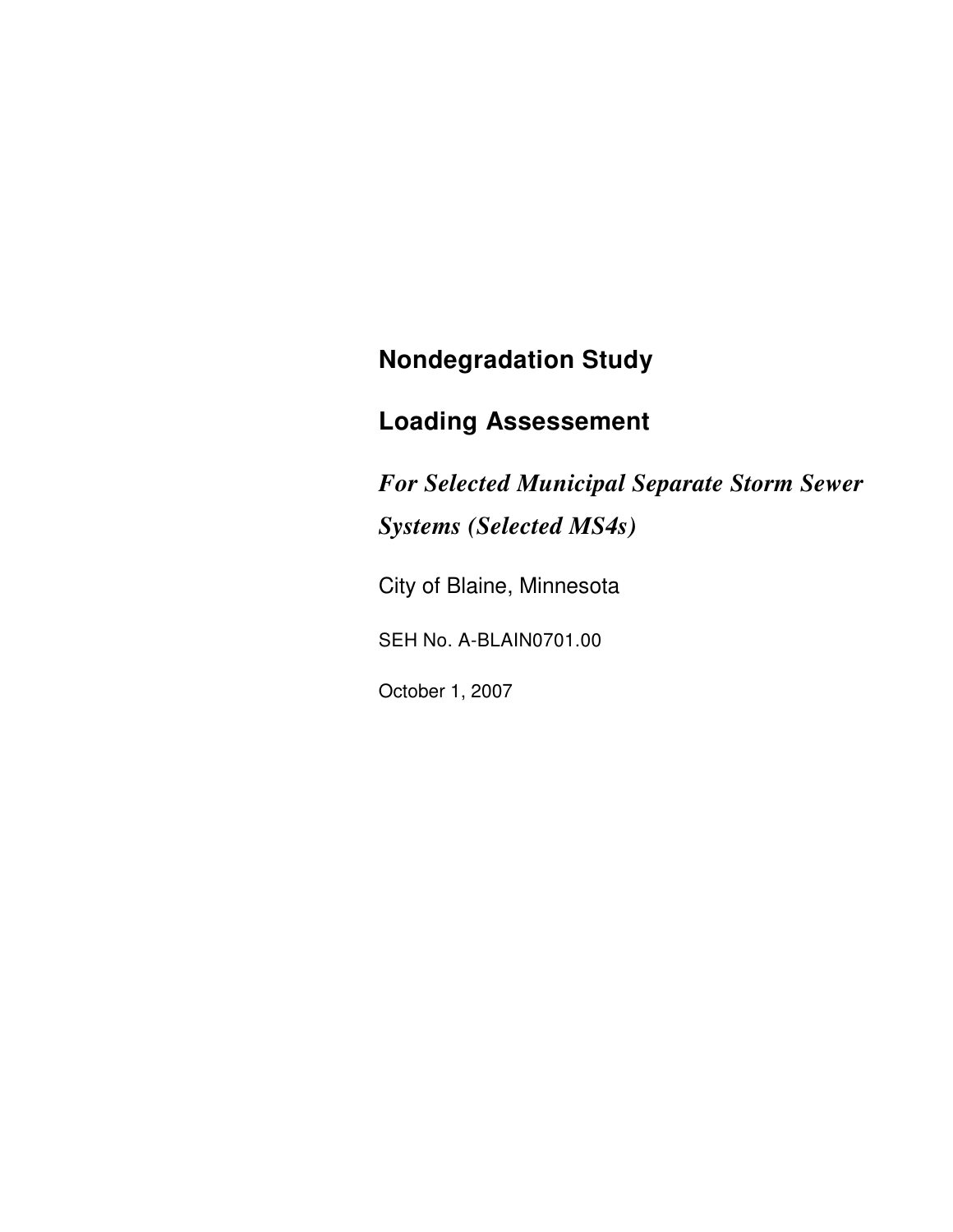### **Table of Contents**

| 1.0  |                                                                               |  |
|------|-------------------------------------------------------------------------------|--|
|      | 1.1                                                                           |  |
|      | 1.2                                                                           |  |
| 2.0  |                                                                               |  |
| 3.0  |                                                                               |  |
|      | 3.1                                                                           |  |
|      | 3.2                                                                           |  |
| 4.0  |                                                                               |  |
|      | 4.1                                                                           |  |
|      | 4.2                                                                           |  |
| 5.0  |                                                                               |  |
|      | 5.1                                                                           |  |
|      | 5.2                                                                           |  |
| 6.0  | Loading Assessment of Annual Runoff Volume (VOL), Total Phosphorus (TP),      |  |
|      |                                                                               |  |
|      | 6.1<br>6.2                                                                    |  |
|      | 6.3                                                                           |  |
| 7.0  |                                                                               |  |
|      | 7.1                                                                           |  |
|      | 7.2                                                                           |  |
|      | 7.3                                                                           |  |
| 8.0  |                                                                               |  |
| 9.0  |                                                                               |  |
|      | 9.1                                                                           |  |
|      | 9.2                                                                           |  |
|      | Rice Creek Anoka County Ditch 53-62 Resource Management Plan (RMP) and<br>9.3 |  |
|      |                                                                               |  |
| 10.0 |                                                                               |  |
| 11.0 |                                                                               |  |
|      |                                                                               |  |

## **List of Figures**

Figure 1 – Impervious Percentage and Loading Changes Between 1988 and 2005 Figure 2 – Impervious Percentage and Loading Changes Between 2005 and 2020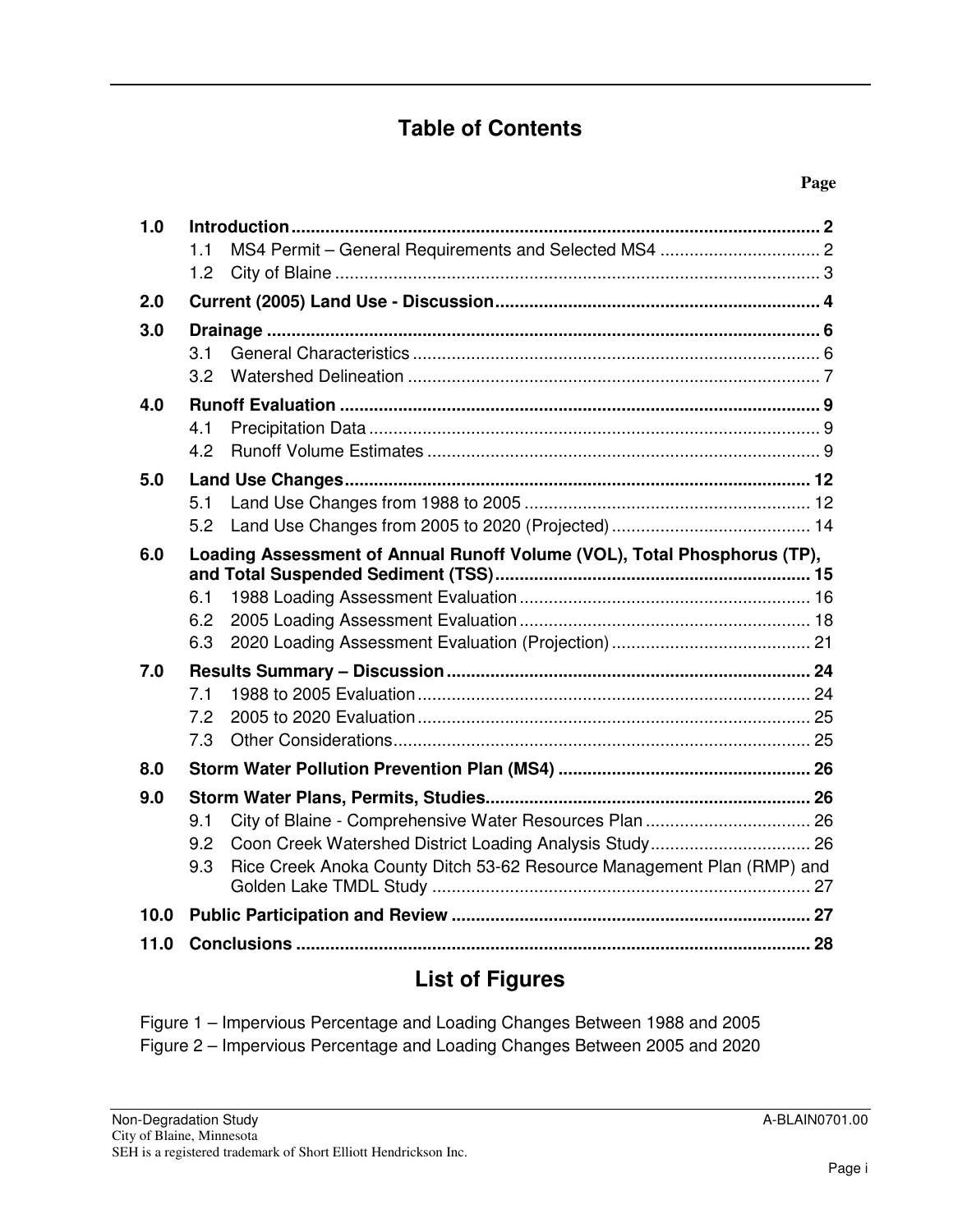### **Nondegradation Study**

# **For Selected Municipal Separate Storm Sewer Systems (Selected MS4s)**

### Prepared for City of Blaine, Minnesota

### **1.0 Introduction**

#### **1.1 MS4 Permit – General Requirements and Selected MS4**

Minnesota Permit No. MNR040000 for Small Municipal Separate Storm Sewer Systems (MS4s) defines the conditions for discharging storm water by all small municipalities and other entities for which the permit is required. The main requirement for all permit applicants is to develop a Storm Water Pollution Prevention Program (SWPPP). Part X (Appendix D) of the permit includes non-degradation provisions for 30 Minnesota municipalities referred to as "Selected MS4s". The Selected MS4s are required to submit additional information to the MPCA Commissioner and "to determine whether additional control measures beyond those of the permit … can be reasonably taken to minimize the impacts of the discharges".

The permit stipulates that those "Selected MS4 that have significant New or Expanded Discharges" are required to complete a "Nondegradation Report". The additional information to be submitted consists of: 1. The Loading Assessment; 2. The Nondegradation Report; 3. The proposed Storm Water Pollution Prevention Program modifications to address non-degradation; 4. The public and local water authority comments on the proposed Storm Water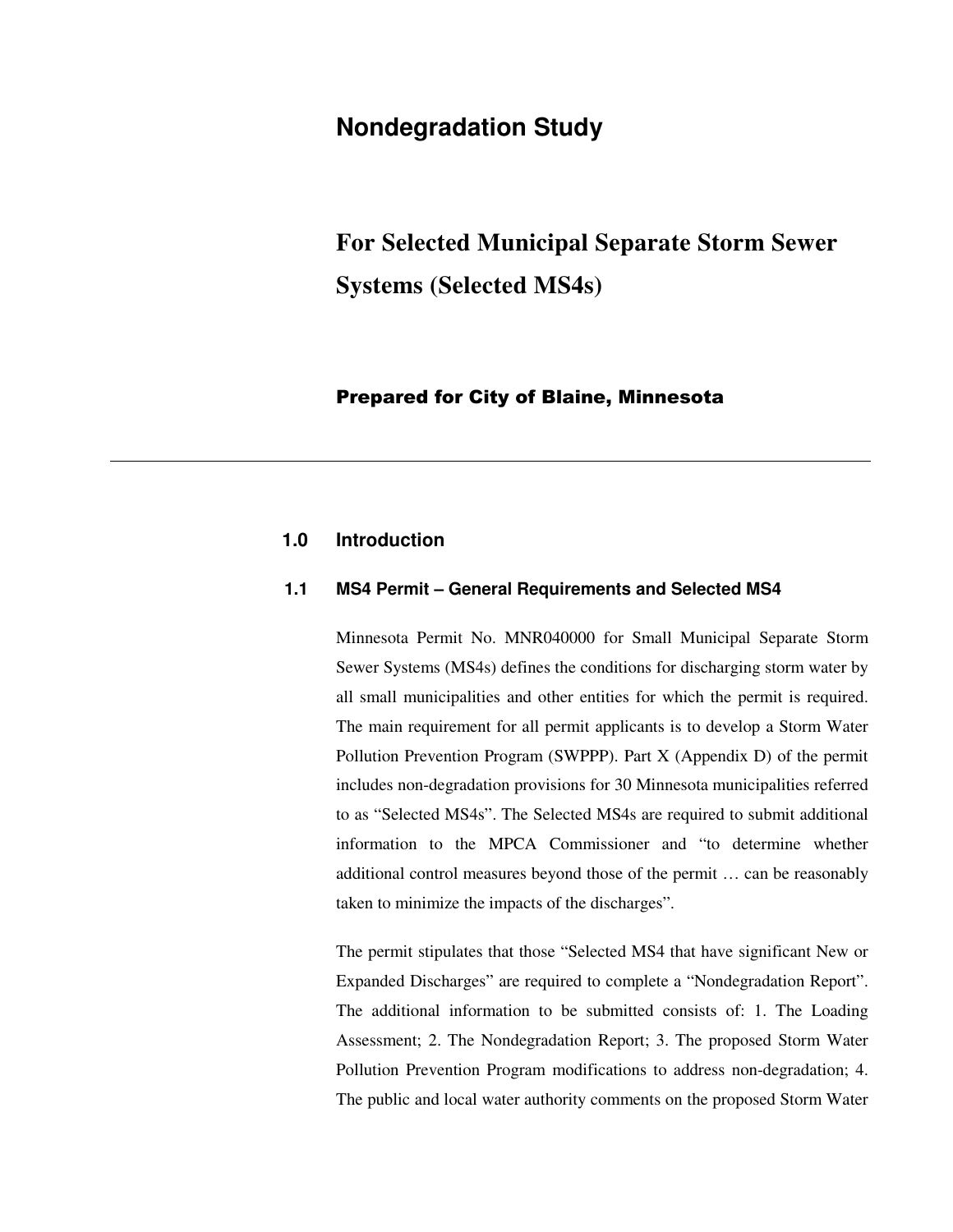Pollution Prevention Program modifications to address non-degradation, with a Record of Decision on the comments; and 5. An application to modify the permit. According to the permit, the MPCA "will review the above submittals and will make a determination on the preliminary approval of the proposed Storm Water Pollution Prevention Program."

The loading assessment consists of determining the annual Runoff Volume (VOL), the Total Suspended Sediment (TSS), and the Total Phosphorus (TP) for three particular years: 1988 (past conditions), 2005 (present conditions), and 2020 (future conditions).

### **1.2 City of Blaine**

The City of Blaine is one of the 30 Selected MS4s, presumably due to its significant increase in population in recent years. Located in the northern part of the Twin Cities Metropolitan Area, the City of Blaine has a total surface area of approximately 21,775 acres (34 square miles). Between 1988 and 2005 the population of Blaine increased from approximately 37,800 to approximately 54,000. At present growth rate the total population is expected to exceed 70,000 by 2020. However, recent housing data for 2006 and 2007 point to a slowdown in residential development, both across the region and within the City of Blaine.

The following list summarizes some of the City of Blaine's physical characteristics:

- Total surface: 21,775 acres (34 square miles)
- Approximate Limits: University Avenue NE (W),  $133<sup>rd</sup>$  Avenue (N), Sunset Avenue (E), and  $85<sup>th</sup>$  Avenue (S)
- Major Roads and Highways: I-35W, US Highway 10, Highway 65 (Central Avenue NE), Highway 14/242 (Main Street), Lexington Avenue (Highway 17)
- Home of Anoka County Regional Airport  $(1,700 \text{ acres})$
- Home of National Sports Center (Approximately 430 acres)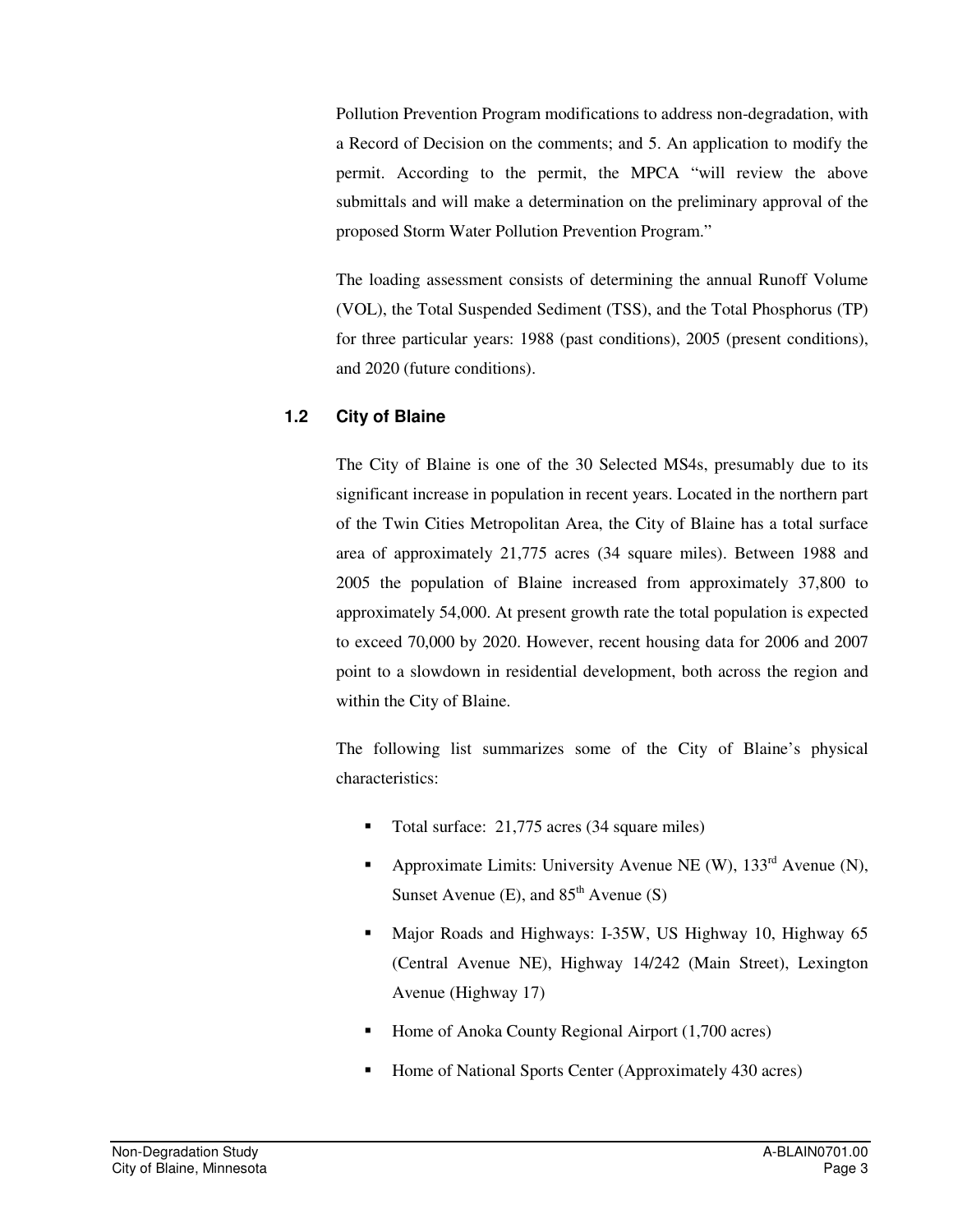### **2.0 Current (2005) Land Use - Discussion**

An evaluation of the current (2005) land use has been done using the City of Blaine Comprehensive Land Use Plan and a 2005 high-resolution aerial map. There are approximately 20 zoning categories defined by the Comprehensive Land Use Plan. The Plan consists of large and mostly regular shaped polygons. A close examination of these polygons against the physical characteristics of the terrain reveals that land use polygons have been defined more from a zoning perspective. Therefore, discrepancies exist between the land use shown on the plan and actual physical land use. For example, several large areas depicted as "Low Density Residential" in the Comprehensive Land Use Plan are in fact, open space. This discrepancy is particularly common in the northern areas of the City (north of Main Street).

In order to create a true, physically based, land use map, the polygons defined in the Comprehensive Land Use Plan were adjusted based on the aerial map. Another important observation is that the polygons defined as "open space" cover only 2 percent of the total area as defined by the Comprehensive Land Use Plan. The Comprehensive Land Use Plan, however, represents more of a zoning type categorization of the City area. A close examination of the aerial map against the Comprehensive Land Use Plan shows that many of the polygons in various land use categories include large swaths of open space, much of which is largely undeveloped. For example, most of the land within the Rural Residential category is essentially open space. The aerial map indicates large, contiguous open space surfaces comprise approximately half of the City area. The open space surfaces consist primarily of croplands, wetlands, meadows, and woodland.

An average impervious percentage fraction was assigned for each of the land use categories. These percentages were verified against Landsat Remote Sensing Imagery data assembled by the University of Minnesota. The assigned impervious values may appear somewhat lower as they take into account the fact that within each polygon there is a certain amount of open space. A description of each land use category and the estimated average impervious fraction is provided in Table 1.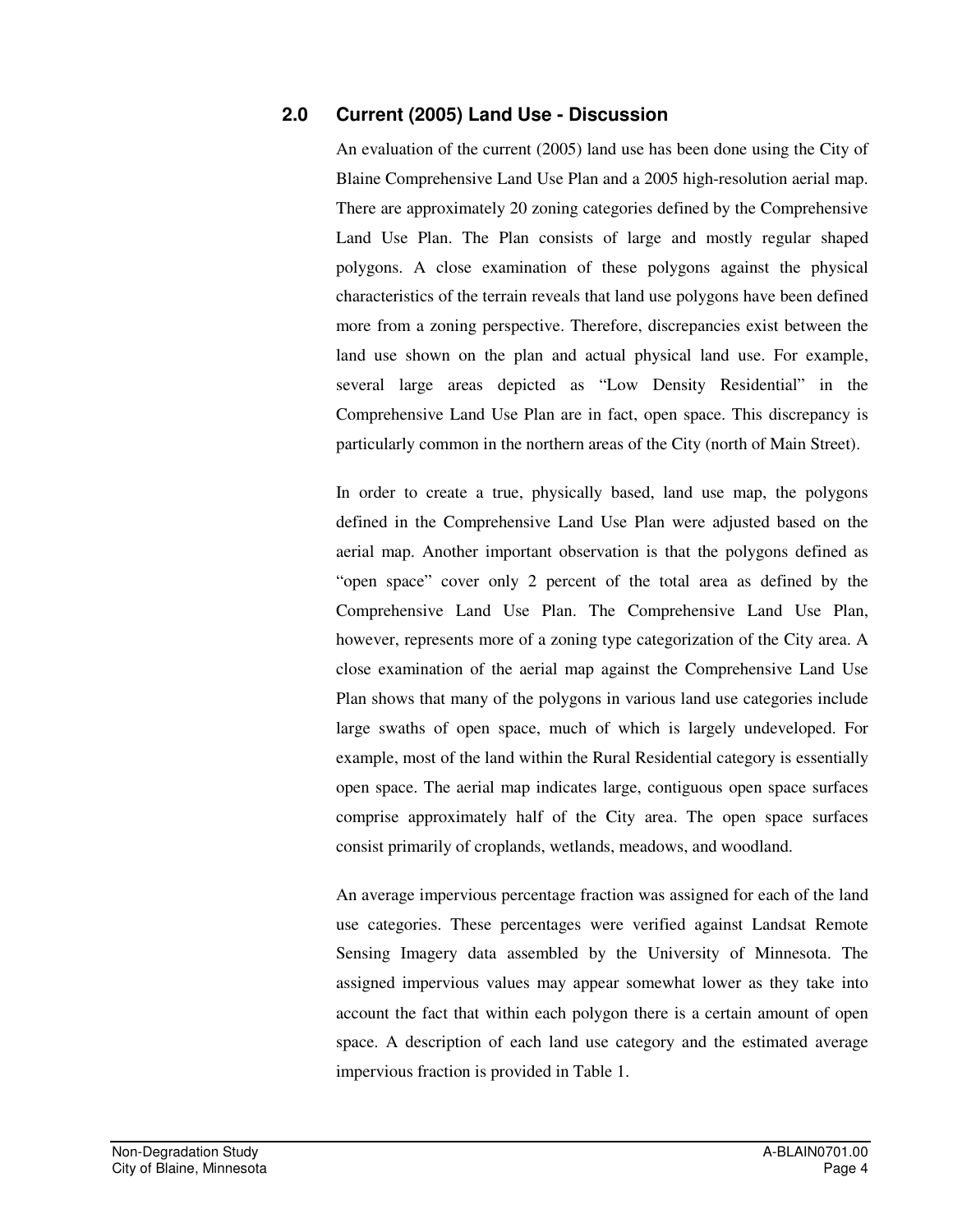| <b>Name</b>                                              | <b>Index</b>           | <b>Fraction</b><br>of City's<br><b>Total</b> | <b>Description</b>                                                                                                                                           | <b>Assigned</b><br>Imp %<br>(2005) |
|----------------------------------------------------------|------------------------|----------------------------------------------|--------------------------------------------------------------------------------------------------------------------------------------------------------------|------------------------------------|
| <b>Rural Residential</b>                                 | R                      | 21.4%                                        | Mostly open space (forest, pasture, wetlands,<br>cropland), some buildings and private driveways                                                             | 5%                                 |
| <b>Medium Density</b><br>Residential                     | <b>MDR</b>             | 14.4%                                        | Single Family Units - Standard size lots (0.5 acres),<br>Includes large areas of open space, small parks,<br>walking areas. Does not include street surfaces | 25%                                |
| Low Density<br>Residential                               | <b>LDR</b>             | 14.1%                                        | Single Family Units - Large Lots (>0.5 acres),<br>Includes large areas of open space, small parks,<br>walking areas. Does not include street surfaces        | 20%                                |
| <b>Right of Way</b>                                      | <b>ROW</b>             | 13.6%                                        | Residential Streets and Public Roads, including the<br>easement. For residential streets, the width of Right-<br>of-way areas is approximately 60 feet       | 40%                                |
| Open Space                                               | <b>OS</b>              | 12.0%                                        | Meadows, forest, wetland, and some agricultural<br>terrain. Isolated buildings and private driveways                                                         | 2%                                 |
| Airport                                                  | A                      | 6.0%                                         | Mostly open space, runways, taxi roads, building and<br>adjacent pavement                                                                                    | 20%                                |
| Heavy Industrial                                         | HI                     | 3.2%                                         | Industrial Buildings and Parking Lots but also large<br>swats of open space (wetlands, meadows, forest)                                                      | 50%                                |
| Water                                                    | W                      | 3.1%                                         | Mostly ponds, man-made lakes, and natural lakes                                                                                                              | $0\%$                              |
| Community<br>Commercial                                  | CC                     | 2.8%                                         | Commercial Buildings and Parking Lots but also<br>large swats of open space (wetlands, meadows,<br>forest)                                                   | 60%                                |
| Light Industrial                                         | $\mathsf{L}\mathsf{I}$ | 2.7%                                         | Industrial Buildings and Parking Lots but also large<br>swats of open space (wetlands, meadows, forest)                                                      | 50%                                |
| Mobile Home<br>Residential                               | <b>MHR</b>             | 1.9%                                         | Densely populated communities of mobile homes.<br>Little open space areas                                                                                    | 45%                                |
| Planned<br>Industrial/Commercial                         | <b>PIPC</b>            | 1.3%                                         | Presently little developed areas, consisting mostly of<br>open space. Name designates a zoning category, not<br>physical use                                 | 10%                                |
| Regional Recreation                                      | <b>REC</b>             | 1.2%                                         | Parks and Parks Buildings                                                                                                                                    | 20%                                |
| Planned Industrial                                       | PI                     | 1.1%                                         | Presently little developed areas, consisting mostly of<br>open space. Name designates a zoning category, not<br>physical use                                 | 10%                                |
| <b>High Density</b><br>Residential                       | <b>HDR</b>             | 0.5%                                         | Single Family Units - Smaller size lots (0.25 acres),<br>Includes open space areas, small parks, walking<br>areas. Does not include street surfaces          | 30%                                |
| <b>Planned Commercial</b>                                | PC                     | 0.3%                                         | Presently little developed areas, consisting mostly of<br>open space. Name designates a zoning category, not<br>physical use                                 | 10%                                |
| <b>High Density</b><br>Residential/Planned<br>Commercial | <b>HDRPC</b>           | 0.2%                                         | Single Family Units - Smaller size lots (0.25 acres),<br>Includes open space areas, small parks, walking<br>areas. Does not include street surfaces          | 30%                                |
| Neighborhood<br>Commercial                               | <b>NC</b>              | 0.1%                                         | Commercial areas with a large fraction of<br>surrounding open space                                                                                          | 30%                                |
| Office                                                   | O                      | 0.1%                                         | Office Buildings and Parking Lots but also large<br>swats of open space (wetlands, meadows, forest)                                                          | 50%                                |
| Medium Density<br>Residential/Planned<br>Commercial      | <b>MDRPC</b>           | 0.03%                                        | One occurrence only, consisting of commercial space<br>and some open space                                                                                   | 50%                                |
| <b>TOTAL AREA (acres)</b>                                | 21775                  | 100%                                         |                                                                                                                                                              | 20.6%                              |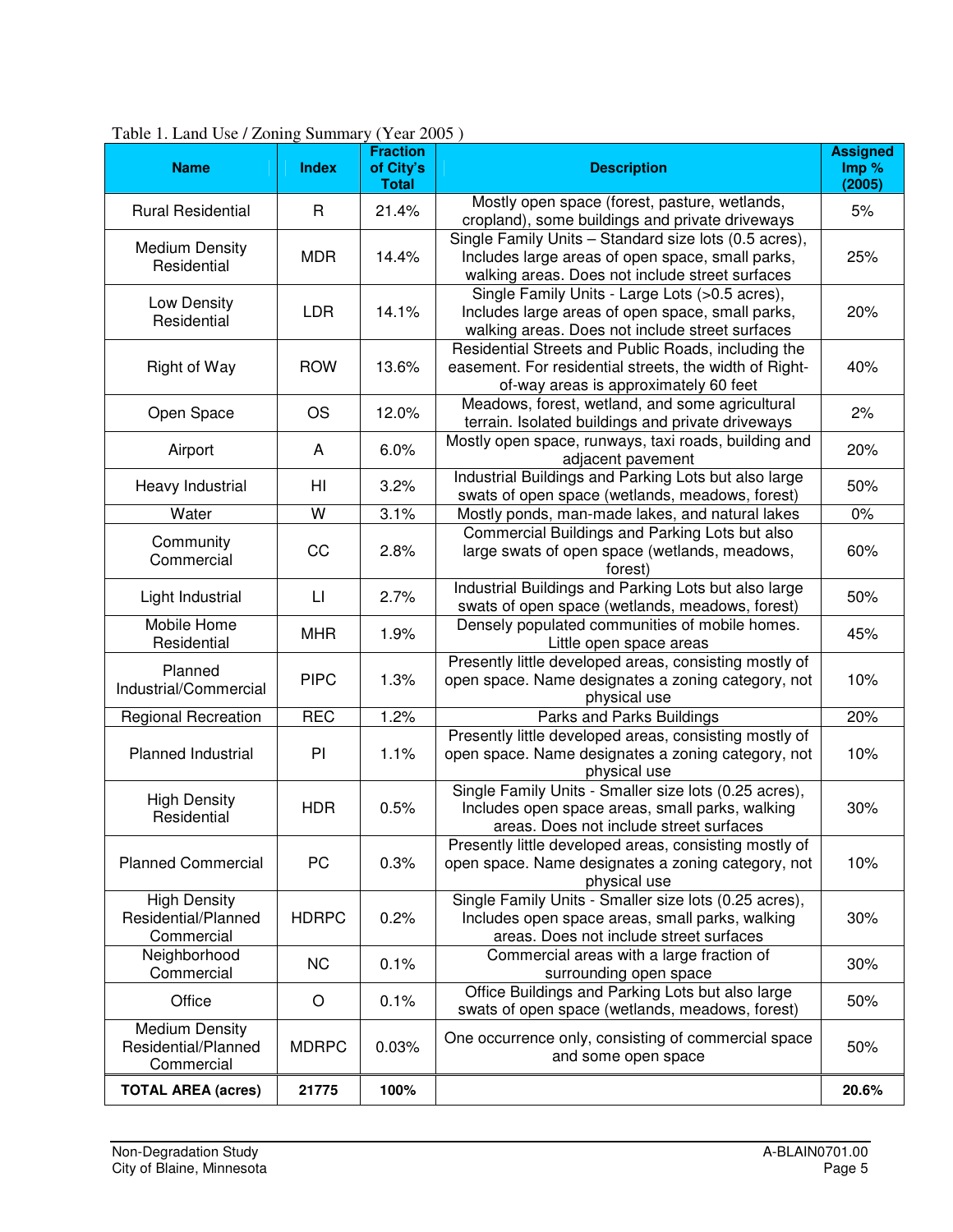The average impervious fractions for Low Density, Medium Density, and High Density Residential areas were determined to be 20%, 25%, and 30%, respectively. These fractions may seem lower than what is typically assumed for these types of development, reflecting the fact that the polygons described as "residential" include significant portions of open space. Furthermore, the street surfaces are captured separately, under the Right of Way category. For the same reasons, industrial and commercial categories have an average impervious fraction of 50%, lower than what is typically assumed for these categories. The impervious fraction for open water areas was assigned to be 0%. This is because the bodies of open water do not generate a net runoff since on evaporation slightly exceeds precipitation an average annual basis.

### **3.0 Drainage**

### **3.1 General Characteristics**

Formerly known as a predominantly agricultural area, the City of Blaine is located in a washout plain terrain. The overall relief is flat with land elevations throughout the City area ranging between 890 and 920 feet above mean sea level. The drainage system is characterized by an extensive system of ditches. Some of the ditches have been gradually replaced by a system of interconnected ponds. Other ditches have been re-aligned with segments replaced with storm sewer networks. A little over half of the total City area, representing portions located in the central, western and northern parts of the City, is part of the larger Coon Creek Watershed. The eastern and southeastern parts, covering a little over a third of the total City surface, belong to Rice Creek Watershed. Finally, the southwestern corner, comprising approximately 12% of the total City surface, falls under the jurisdiction of the Six-Cities Watershed Management Organization and drains into the Mississippi River.

There are only two natural lakes within the City limits: Loch Ness Lake, located in the central-eastern part of the City and Laddie Lake, located in the southwestern part of the City. In addition to these lakes there are numerous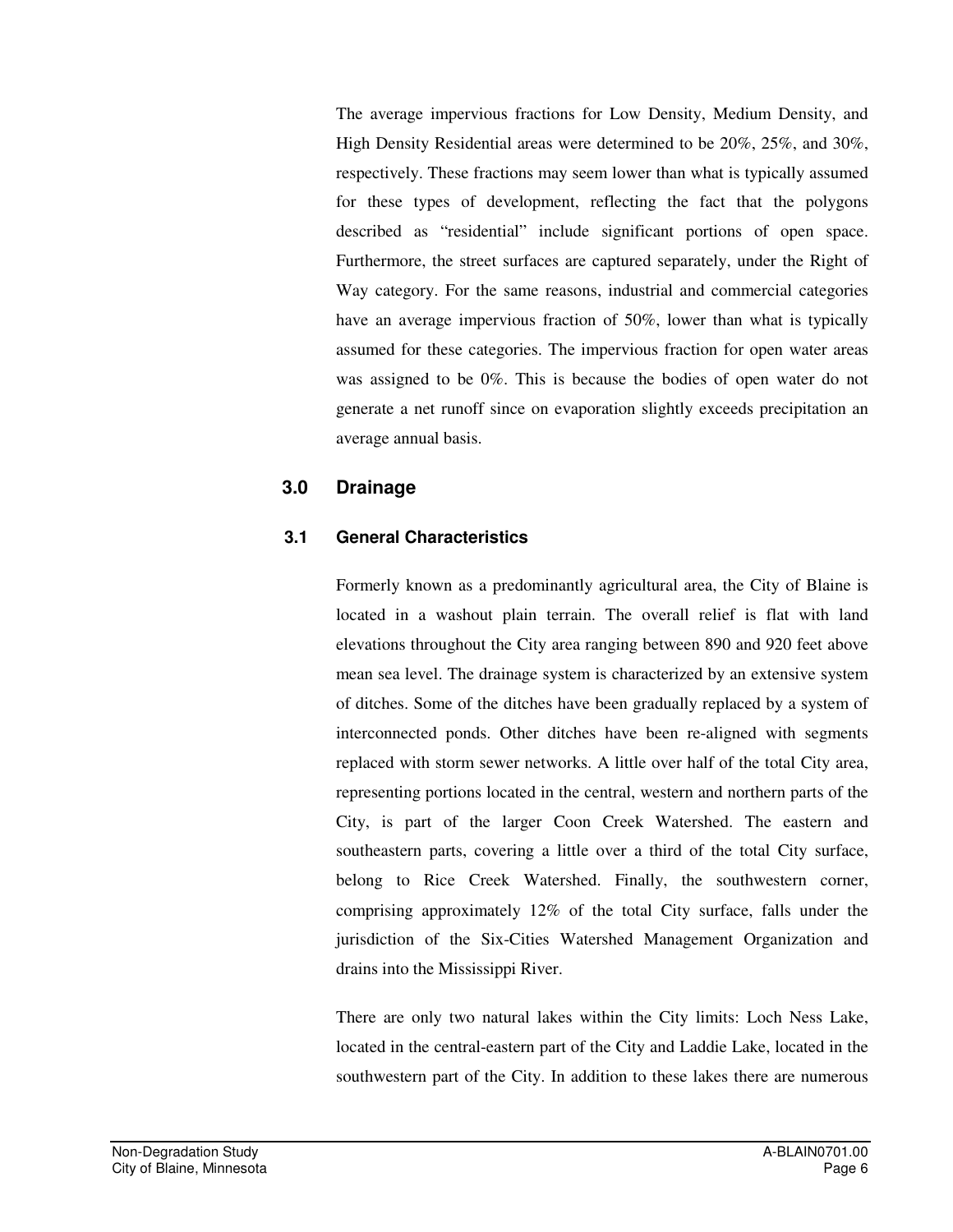man-made lakes which are actually large storm water ponds, most of them constructed in conjunction with the residential development.

Large portions of open, undeveloped space exist within the City. Some of these portions are flat, marshy areas, many of which are delineated wetlands. Other open, undeveloped portions are covered by forests and meadows or pastures, although grazing is no longer common.

### **3.2 Watershed Delineation**

The City has been divided into 48 watersheds along physical subwatersheds defined by the Coon Creek Watershed District and Rice Creek Watershed District. However, along the City limits the watershed boundaries follow the City's administrative boundaries rather than the physical subwatershed boundaries as defined by the two Watershed Districts. The southwestern portion of the City, which falls under the jurisdiction of the Six Cities Watershed Management Organization has been divided into 8 watersheds using a USGS contour mapping. The watershed delineation for the purpose of this study has consolidated over one hundred smaller subwatersheds defined by the Coon Creek Watershed Districts into 24 larger watersheds. The delineation was performed such that the major drainage boundaries were preserved. The delineation into fewer watersheds also served to minimize the number of watersheds in which land use changes have occurred between 1988 and 2005, or are expected to occur between 2005 and 2020. Delineating the watersheds on this basis was done in order to simplify the loading analysis and to identify those areas that may contribute to increased loading. Table 2 summarizes the breakdown of each watershed by land use category. It also shows the aggregate percentage of impervious surface based on the assumptions made for each land use category as discussed above (Table 1).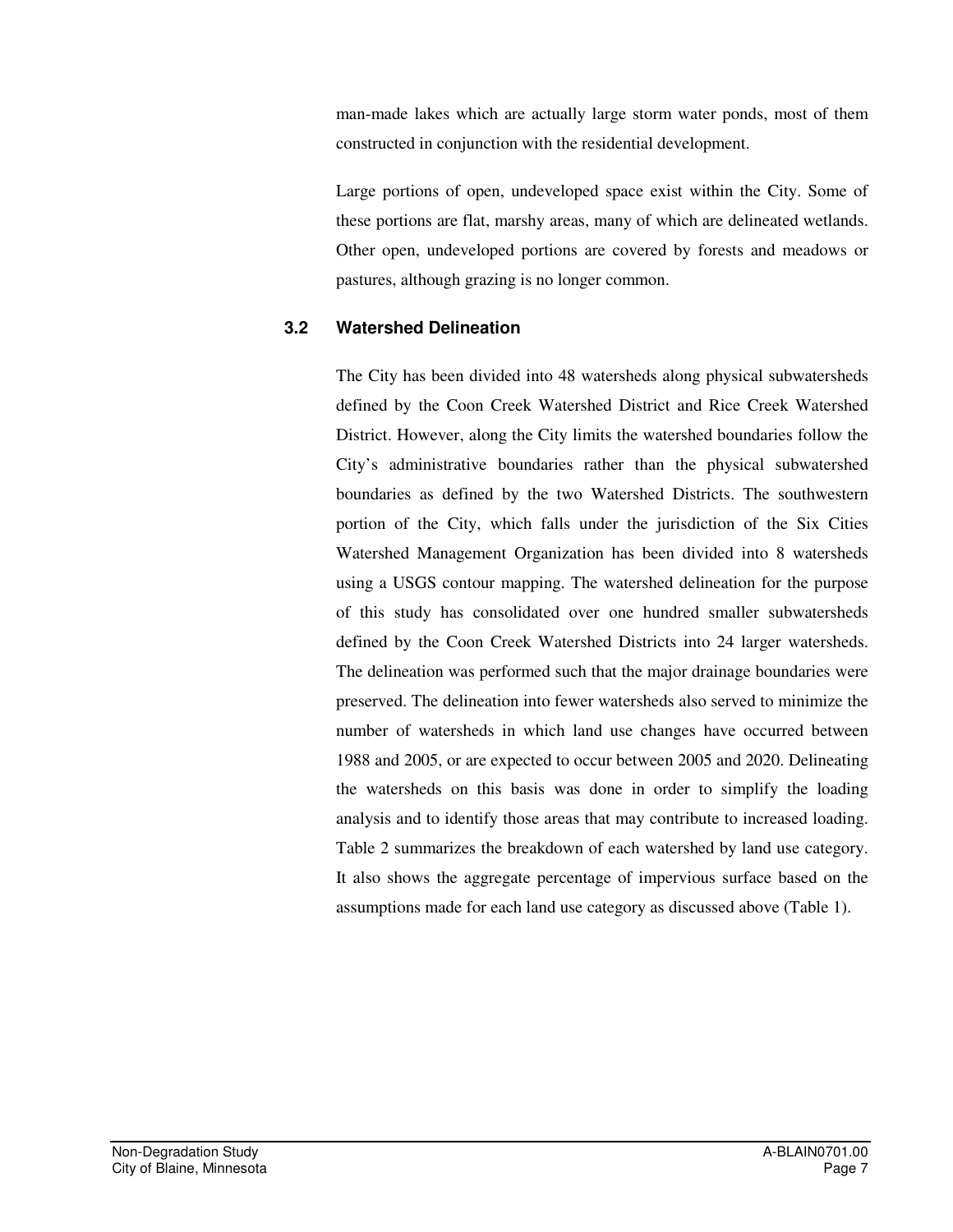| <b>Land Use</b><br>Code | <b>CITY</b><br>WIDE | 뜐            | <b>Ram</b>     | ã    | ROW  | 8            | ક્           | Ξ.           | ⋧              | 8              | Ξ   | <b>FR</b> | PI/PC          | REC         | ā.  | $rac{R}{2}$    | ဥ   | <b>HDRPC</b> | g            | $\circ$        | <b>MDRPC</b> |
|-------------------------|---------------------|--------------|----------------|------|------|--------------|--------------|--------------|----------------|----------------|-----|-----------|----------------|-------------|-----|----------------|-----|--------------|--------------|----------------|--------------|
| $\frac{p}{s}$           | 20.6                | 5%           | 25%            | 20%  | 40%  | $2\%$        | <b>20%</b>   | 50%          | <b>S</b>       | 60%            | 50% | 45%       | 10%            | 20%         | 10% | 30%            | 10% | 30%          | 30%          | 50%            | 50%          |
| <b>AREA ID</b>          |                     |              |                |      |      |              |              |              |                |                |     |           |                |             |     |                |     |              |              |                |              |
| CCWD-01                 | 512                 | 118          | $\mathbf 0$    | 245  | 96   |              |              |              | 10             | 41             |     |           |                | $\mathbf 0$ |     |                |     |              | $\mathbf{1}$ |                |              |
| CCWD-02                 | 755                 | 152          | 267            | 41   | 103  |              |              | 14           | 25             | 63             |     | 90        |                |             |     |                |     |              | $\mathbf{1}$ |                |              |
| CCWD-03                 | 488                 | 382          |                |      | 29   | 77           |              |              |                |                |     |           |                |             |     |                |     |              |              |                |              |
| CCWD-04                 | 430                 | 0            | 222            | 28   | 68   |              |              |              |                | 10             |     | 98        |                |             |     | 3              |     |              | $\mathbf{1}$ |                |              |
| CCWD-05                 | 661                 | 54           | 32             | 413  | 91   |              |              |              | 72             | 0              |     |           |                |             |     |                |     |              |              |                |              |
| CCWD-06                 | 354                 | 153          | 8              | 126  | 46   | 19           |              |              |                |                |     |           |                |             |     |                |     |              |              |                |              |
| CCWD-07                 | 505                 | 70           | 84             | 188  | 105  | 9            |              |              | 4              | 39             |     |           |                |             |     | $\overline{7}$ |     |              |              |                |              |
| CCWD-08                 | 1362                | 243          | 196            | 389  | 186  | 27           |              |              | 219            | 3              | 33  |           |                |             |     | 47             |     |              | 19           |                |              |
| CCWD-09                 | 344                 | 160          |                |      | 15   | 169          |              |              |                |                |     |           |                |             |     |                |     |              |              |                |              |
| CCWD-10                 | 955                 | 282          | 218            | 224  | 142  |              |              |              | $\overline{c}$ | 13             | 18  |           |                | 56          |     |                |     |              |              |                |              |
| CCWD-11                 | 301                 | 0            | 28             | 152  | 77   | 0            |              |              | 3              | 40             |     |           |                |             |     |                |     |              |              | 0              |              |
| CCWD-12                 | 1199                |              | $\overline{7}$ |      | 44   | $\mathbf 0$  | 1106         | 13           | 4              | 3              | 22  |           |                | 0           |     |                |     |              |              |                |              |
| CCWD-13                 | 187                 | 100          |                |      | 4    | 83           |              |              |                |                |     |           |                |             |     |                |     |              |              |                |              |
| CCWD-14                 | 503                 | 83           |                | 105  | 54   | 159          | $\mathbf{1}$ | 34           | 6              | 5              | 9   |           |                |             |     |                |     | 49           |              |                |              |
| CCWD-15                 | 854                 | 115          |                | 210  | 58   | 465          |              |              | 5              |                |     |           |                |             |     |                |     |              |              |                |              |
| CCWD-16                 | 358                 | 6            | 30             | 152  | 67   |              |              |              | 8              | 33             |     |           |                | 29          |     | 21             |     |              |              | $\overline{7}$ | 6            |
| CCWD-17                 | 213                 | $\mathbf{1}$ | 7              | 139  | 46   |              |              |              | $\mathbf{1}$   | 19             |     |           |                |             |     |                |     |              |              |                |              |
| CCWD-18                 | 497                 | 28           | 120            | 163  | 81   |              |              |              | 80             | 21             |     |           | $\overline{4}$ |             |     |                |     |              |              |                |              |
| CCWD-19                 | 320                 | 43           |                |      | 38   | 14           | 0            | 73           | 5              |                | 34  |           | 42             | 70          |     |                |     | 0            |              |                |              |
| CCWD-20                 | 194                 |              |                |      | 23   |              | 5            | 20           | 8              | $\mathbf{1}$   | 1   |           | 50             | 86          |     |                |     |              |              |                |              |
| CCWD-21                 | 91                  |              |                |      | 19   |              |              | 56           |                | 12             |     |           | $\overline{4}$ |             |     |                |     |              |              |                |              |
| CCWD-22                 | 81                  |              |                |      | 19   |              |              | 6            |                | 8              | 47  |           |                |             |     |                |     |              |              |                |              |
| CCWD-23                 | 88                  |              |                |      | 11   |              |              | 70           |                |                | 6   |           |                |             |     |                |     |              |              |                |              |
| CCWD-24                 | 115                 |              | 9              | 11   | 65   |              | 5            | 11           | $\mathbf{1}$   |                | 14  |           |                |             |     |                |     |              |              |                |              |
| RCWD-01                 | 659                 | 252          | 0              |      | 61   | 141          |              | 97           | 9              | 10             | 88  |           |                |             |     |                |     |              |              |                |              |
| RCWD-02                 | 1276                | 748          |                | 25   | 99   | 225          |              | 32           | 25             |                | 11  |           | 6              |             | 105 |                |     |              |              |                |              |
| RCWD-03                 | 246                 |              | 138            |      | 61   |              |              |              | 3              | $\mathbf{1}$   |     |           |                |             |     |                | 44  |              |              |                |              |
| RCWD-04                 | 551                 | 360          |                |      | 30   | 161          |              |              | $\mathbf{1}$   |                |     |           |                |             |     |                |     |              |              |                |              |
| RCWD-05                 | 453                 | 176          |                |      | 19   | 258          |              |              |                |                |     |           |                |             |     |                |     |              |              |                |              |
| RCWD-06                 | 982                 | 363          |                | 38   | 36   | 535          |              |              | 10             | $\mathbf{1}$   |     |           |                |             |     |                |     |              |              |                |              |
| RCWD-07                 | 521                 |              | 252            |      | 112  | 17           |              |              | $\overline{c}$ | 53             | 57  |           |                |             |     | 4              | 25  |              |              |                |              |
| RCWD-08                 | 95                  | 89           |                |      |      | 5            |              |              |                |                |     |           |                |             |     |                |     |              |              |                |              |
| RCWD-09                 | 304                 | 129          |                |      | 16   | 146          |              |              | 11             | $\overline{c}$ |     |           |                |             |     |                |     |              |              |                |              |
| RCWD-10                 | 139                 | 135          |                |      | 3    | $\mathbf{1}$ |              |              |                |                |     |           |                |             |     |                |     |              |              |                |              |
| RCWD-11                 | 107                 | 45           |                |      | 12   |              |              |              | 5              |                |     |           | $\bf 45$       |             |     |                |     |              |              |                |              |
| RCWD-12                 | 163                 | 91           |                |      | 26   |              |              |              | 13             |                |     |           | 33             |             |     |                |     |              |              |                |              |
| RCWD-13                 | 557                 | 6            | 31             | 57   | 36   | 95           | 182          | 68           | 5              |                | 77  |           |                |             |     |                |     |              |              |                |              |
| SIXC-01                 | 777                 | 61           | 323            |      | 152  | 17           | 3            | 61           | 30             |                | 99  |           | 32             |             |     |                |     |              |              |                |              |
| <b>SIXC-02</b>          | 554                 |              | 8              | 4    | 110  |              |              | 129          | 3              | 10             | 22  | 135       |                |             | 132 |                |     |              |              |                |              |
| <b>SIXC-03</b>          | 358                 | 177          | 12             | 94   | 46   |              |              | $\mathbf{1}$ | 21             | 6              |     |           |                |             |     |                |     |              |              |                |              |
| SIXC-04                 | 239                 |              | $\overline{7}$ | 102  | 100  |              | 3            | 0            | 3              | 12             | 13  |           |                |             |     |                |     |              |              |                |              |
| <b>SIXC-05</b>          | 147                 |              | $\mathbf{2}$   |      | 41   |              |              |              | $\mathbf 0$    | 103            |     |           |                |             |     |                |     |              |              |                |              |
| SIXC-06                 | 816                 |              | 453            | 6    | 214  |              |              |              | 39             | 70             |     |           |                | 23          |     | 3              |     |              |              | 8              |              |
| <b>SIXC-07</b>          | 317                 |              | 41             | 49   | 60   |              |              |              | $\overline{c}$ | 11             |     | 74        | 67             |             |     | 13             |     |              |              |                |              |
| SIXC-08                 | 105                 | 26           | 42             |      | 12   |              |              |              | 0              |                |     | 10        |                |             |     | 15             |     |              |              |                |              |
| SIXC-09                 | 437                 |              | 281            | 34   | 113  |              |              |              | $\overline{4}$ | $\overline{2}$ |     |           |                |             |     | 3              |     |              |              |                |              |
| <b>SIXC-10</b>          | 545                 |              | 316            | 85   | 94   |              |              |              | 28             | 18             |     |           |                |             |     | 3              |     |              |              |                |              |
| <b>SIXC-11</b>          | 62                  |              |                |      | 24   |              |              | 3            | $\overline{2}$ | $\overline{7}$ | 26  |           |                |             |     |                |     |              |              |                |              |
| Total<br>acres          | 21775               | 4649         | 3134           | 3078 | 2961 | 2623         | 1305         | 690          | 668            | 617            | 577 | 406       | 283            | 265         | 238 | 119            | 69  | \$           | 。            | 15             | ဖ            |

Table 2. Watershed Breakdown by Land-Use / Zoning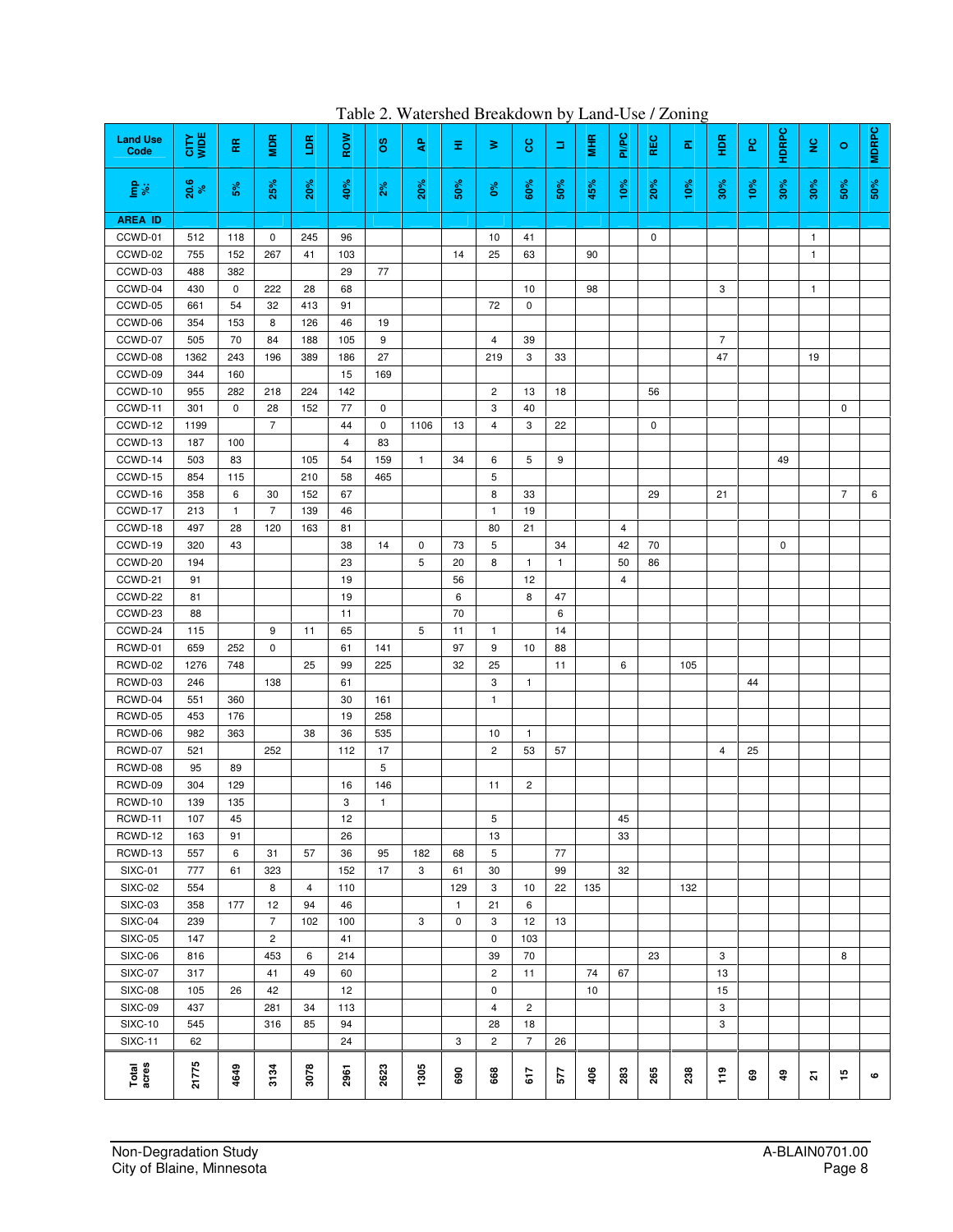### **4.0 Runoff Evaluation**

### **4.1 Precipitation Data**

Weather estimate statistics are typically based on a 30-year interval of records. The rainfall distribution for Blaine has been assessed based on complete daily precipitation records from 1976 to 2005 for the Coon Creek weather station (Station No. 211785). The average total annual rainfall was determined to be 32 inches. It is generally assumed that only 90% of the total precipitation generates any significant runoff. The data record used for this study consists of all of the precipitation events greater than 0.15 inches. A summary of the annual rainfall averages is provided below.

|  | Table 3. Coon Creek Annual Precipitation Summary from 1976 to 2005 |  |
|--|--------------------------------------------------------------------|--|
|  |                                                                    |  |

|                                | All<br><b>Precipitation</b><br><b>Events</b> | <b>Runoff</b><br><b>Generating</b><br><b>Precipitation</b><br><b>Events</b> |
|--------------------------------|----------------------------------------------|-----------------------------------------------------------------------------|
| Average Annual Number of       |                                              |                                                                             |
| <b>Rainy Days</b>              | 97.0                                         | 47.3                                                                        |
| Total Annual Average (inches)  | 32.0                                         | 28.9                                                                        |
| Average Precipitation (inches) | 0.33                                         | 0.61                                                                        |
| Median Precipitation (inches)  | 0.15                                         | 0.44                                                                        |

### **4.2 Runoff Volume Estimates**

Determining the runoff volume on an annual basis can fairly complex. For each watershed the annual runoff is a function of soil characteristics, rainfall distribution, amount of total impervious and the distribution of the impervious surfaces (i.e., connected versus disconnected). The issue is further complicated due to the fact that soil characteristics may vary seasonally and/or with the rainfall distribution (i.e., frozen, wet, moist or dry).

State-wide estimates for the annual runoff indicate that within the Blaine area the runoff is in the neighborhood of 6 inches. This state wide estimate of the runoff was derived from stream flow measurements, and it should be noted that not all of the runoff volume that reaches the stream represents surface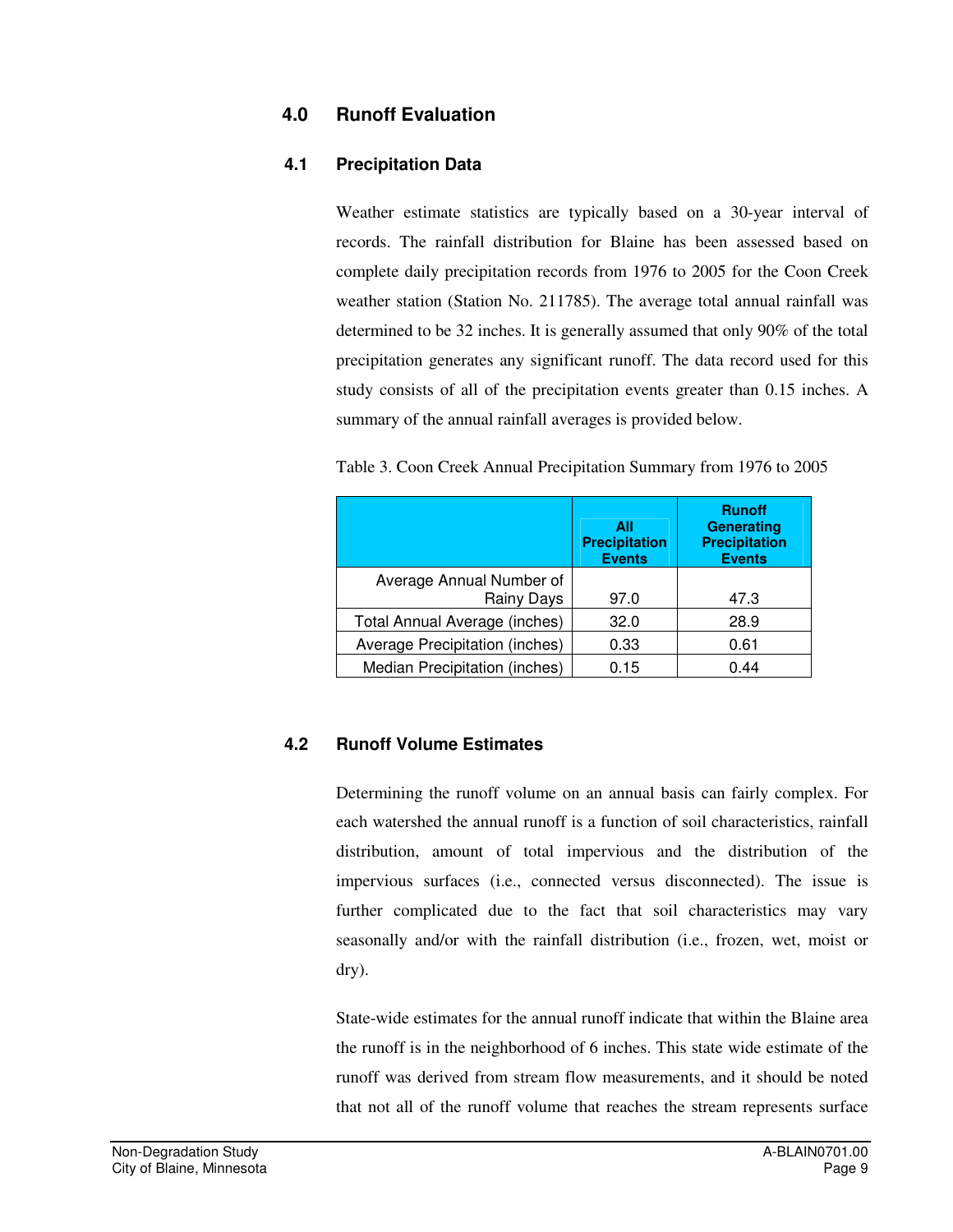water flow. Instead, a fraction of this volume reaches the streams as groundwater flow.

A common way to compute the runoff volume is the NRCS (formerly known as SCS) Curve Number (CN) Method. The Curve Number is a combined measurement of both soil infiltration capacity and surface coverage (i.e., land use). It ranges from a value of 30 for the most pervious natural surfaces such as sandy soils woods and meadows to 98 for impervious surfaces such as streets and parking lots. Soils are grouped into four hydrologic soil groups A, B, C, and D. Group A soils represents the most pervious soils (typically very sandy) and Group D soils the least pervious (typically organic soils with high clay content). In each soil group, cropland, high density residential, commercial, and industrial areas tend to have the highest CN values. At the opposite end, wooded areas and meadows have some of the lowest CN values.

Within the City of Blaine, over 99% of the soils belong to A, B, and D hydrologic groups. Group D soils cover a little over half of the total surface while Group A soils cover approximately one third. The 2005 aerial map shows that the pervious areas are fairly diverse. Woods and meadows represent approximately 10% to 15%, wetlands represent approximately 15% to 20%, croplands represent less than 10%, while the remaining pervious areas consist of lawns, right-of-way along streets and highways, recreational fields, and other grassy surfaces bordering commercial and industrial properties.

The aggregate curve number for all pervious surfaces within the City of Blaine is approximately 69, which is also a representative CN value for Group B lawns and pastures soils characterized by a "fair" (i.e. moderate) grass coverage.

The runoff depth (i.e., depth of surface water if the runoff were evenly distributed across the entire drainage area) was computed for each significant individual precipitation event between 1976 and 2005 using the same NRCS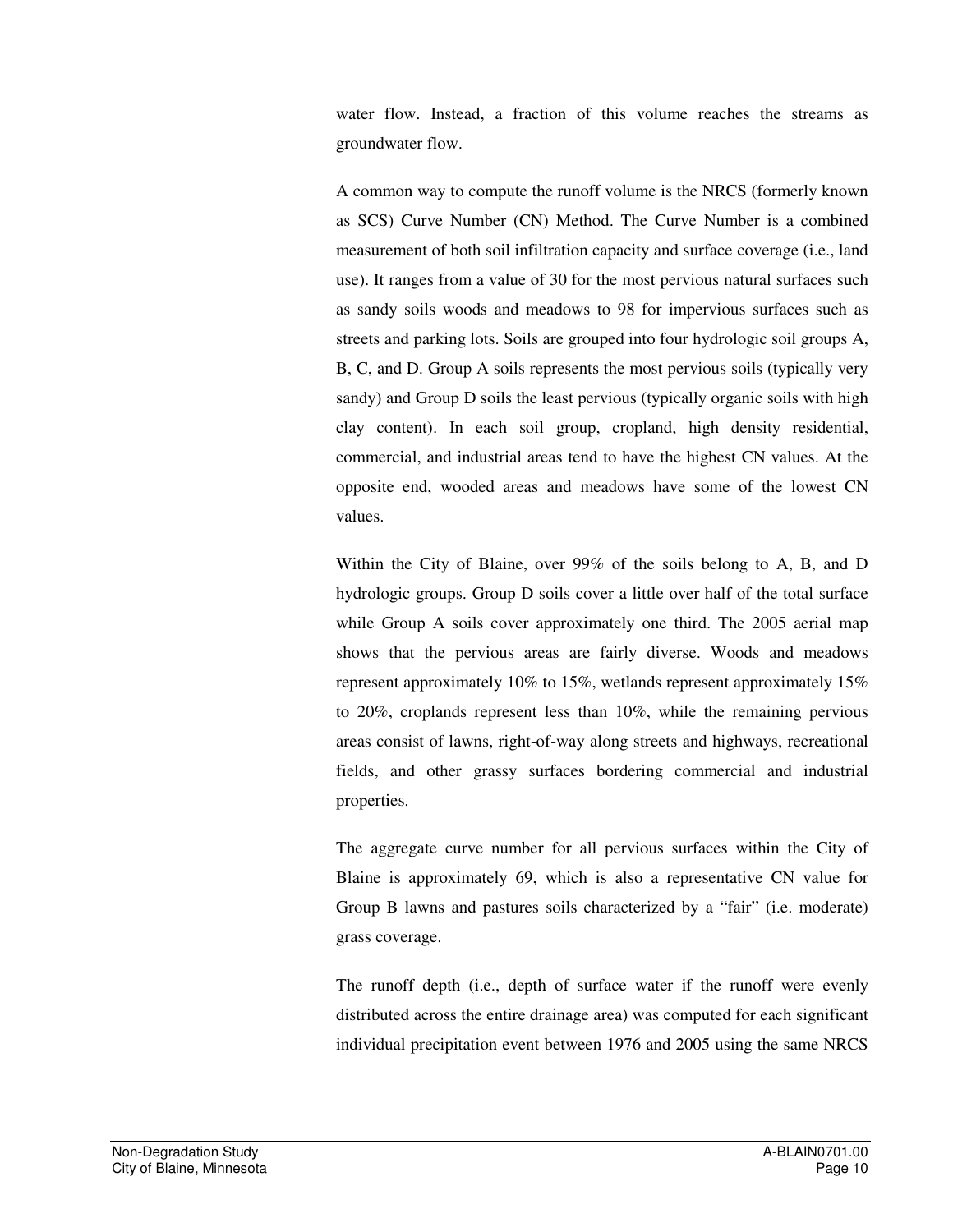formula, and applied separately for pervious and impervious portions:

$$
Q_p = \frac{[P - 0.2 * (1000 / CN_p - 10)]^2}{P + 0.8 * (1000 / CN_p - 10)} Q_i = \frac{[P - 0.2 * (1000 / CN_i - 10)]^2}{P + 0.8 * (1000 / CN_i - 10)}
$$

Where P represents the precipitation level expressed in inches.

Using  $CN = 98$  for impervious surfaces and  $CN = 69$  for pervious surfaces the average annual runoff depth was computed for both pervious and impervious surfaces by summing the results for all precipitation events and dividing the sum by 30 (years).

| <b>Date of Record</b> | <b>Precipitation</b><br>Level (in) | <b>Pervious</b><br><b>Surfaces Runoff</b><br>Depth (in)<br>$CN = 69$ | <b>Impervious Surfaces</b><br><b>Runoff Depth (in)</b><br>$CN = 98$ |
|-----------------------|------------------------------------|----------------------------------------------------------------------|---------------------------------------------------------------------|
| 01/02/76              | 0.44                               | 0.00                                                                 | 0.26                                                                |
| 01/10/76              | 0.28                               | 0.00                                                                 | 0.13                                                                |
| 02/15/76              | 0.33                               | 0.00                                                                 | 0.17                                                                |
| 03/01/76              | 0.31                               | 0.00                                                                 | 0.15                                                                |
| 03/05/76              | 0.37                               | 0.00                                                                 | 0.20                                                                |
| 03/12/76              | 0.60                               | 0.00                                                                 | 0.41                                                                |
| 03/25/76              | 0.21                               | 0.00                                                                 | 0.08                                                                |
| 03/29/76              | 0.62                               | 0.00                                                                 | 0.43                                                                |
| .                     |                                    | .                                                                    | .                                                                   |
|                       | Coon Creek<br>Rain Gauge           |                                                                      |                                                                     |
| .                     | 30 years of<br>record              |                                                                      | .                                                                   |
|                       | 1976 to<br>2005                    |                                                                      |                                                                     |
|                       |                                    | .                                                                    | .                                                                   |
| 11/28/05              | 0.23                               | 0.00                                                                 | 0.09                                                                |
| 11/29/05              | 0.68                               | 0.00                                                                 | 0.48                                                                |
| 12/14/05              | 0.25                               | 0.00                                                                 | 0.11                                                                |
| 12/15/05              | 0.17                               | 0.00                                                                 | 0.05                                                                |
| 12/30/05              | 0.39                               | 0.00                                                                 | 0.22                                                                |
| 12/31/05              | 0.20                               | 0.00                                                                 | 0.07                                                                |
| 30-year Sum (in)      | 866.8                              | 31.2                                                                 | 619.9                                                               |
| Annual Average (in)   | 28.89                              | 1.04                                                                 | 20.66                                                               |

Table 4. Average annual runoff depth for pervious and impervious soils.

The computations indicate that the vast majority of runoff is generated from impervious surfaces. Knowing the average annual runoff depths for both pervious and impervious surfaces, the total annual runoff depth of an area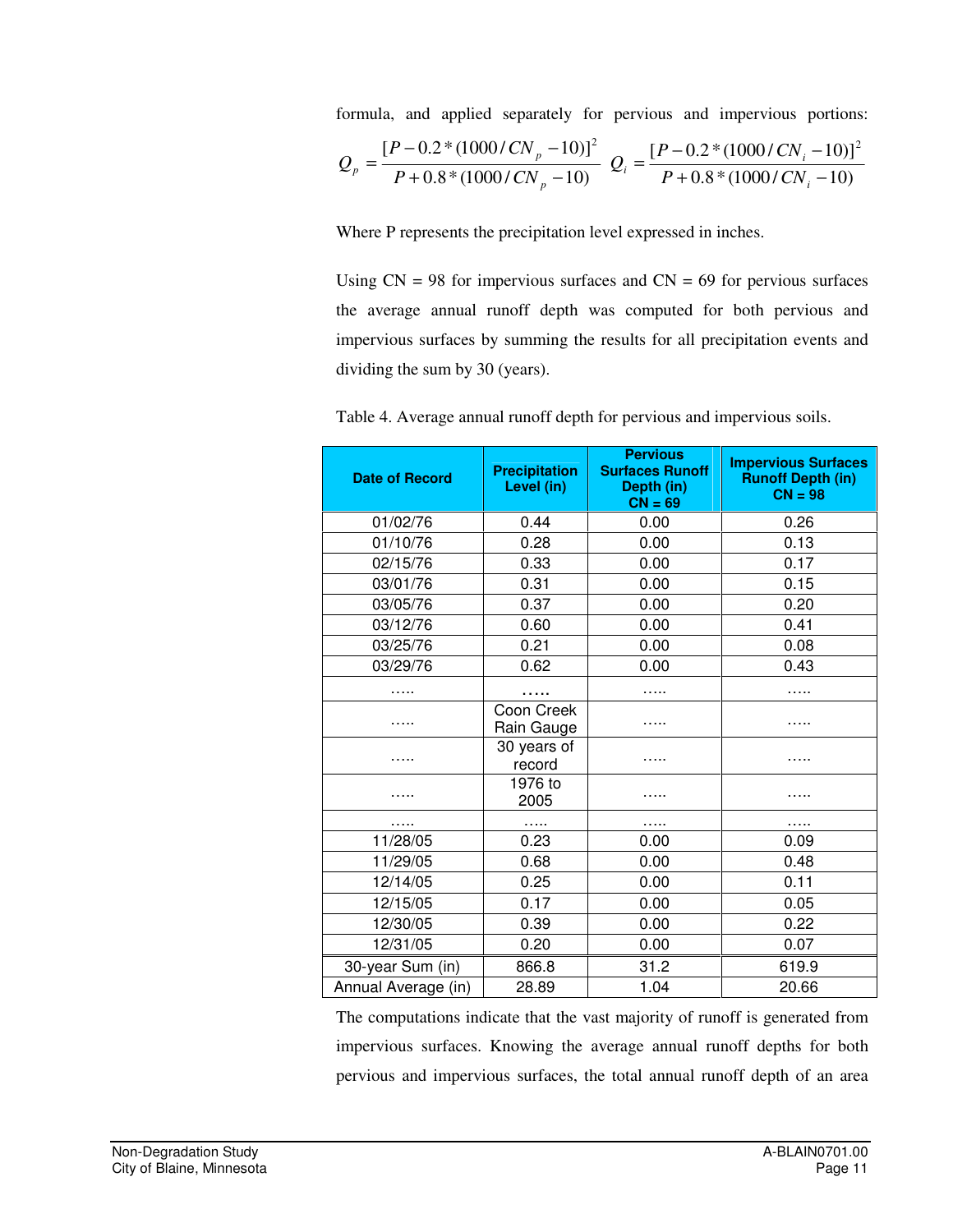can be estimated by adding the pervious fraction runoff depth and impervious fraction runoff depth:

$$
Q = Q_i \times i + Q_p \times (1 - i)
$$

Where *i* is the impervious percentage of the area.

The impervious fraction for year 2005 for individual watersheds ranges between 4% and 50%, while the corresponding average annual runoff depth for the 48 watersheds considered varies from 1.9 inches to 11.6 inches. The aggregate City-wide value for year 2005 is approximately 5.1 inches.

### **5.0 Land Use Changes**

#### **5.1 Land Use Changes from 1988 to 2005**

The most significant change between 1988 and 2005 has been the increase in residential units. As indicated above, during this 17-year time period the population of Blaine increased at an average rate of almost 1000 residents a year representing a net growth of almost 45 percent. Most of the residential developments that were built during this interval fall under the category of Low Density Residential in the form of single-family homes. Some of the multi-family home construction (i.e., town homes), may fit the medium or high density residential categories in terms of population density relative to the lot size. However, in terms of building space relative to the adjacent open space town homes better fit the low residential density category.

The storm water ponds constructed in conjunction with the residential developments contributed to a significant increase in the open water surface. Another land use change between 1988 and 2005 was the addition of commercial and office buildings, primarily along the Central Avenue corridor. A slight increase in light industrial land has occurred as well and since the right-of-way category includes all of the public streets, some increase in this category has also occurred, mainly in conjunction with the residential development which spurred the construction of new streets.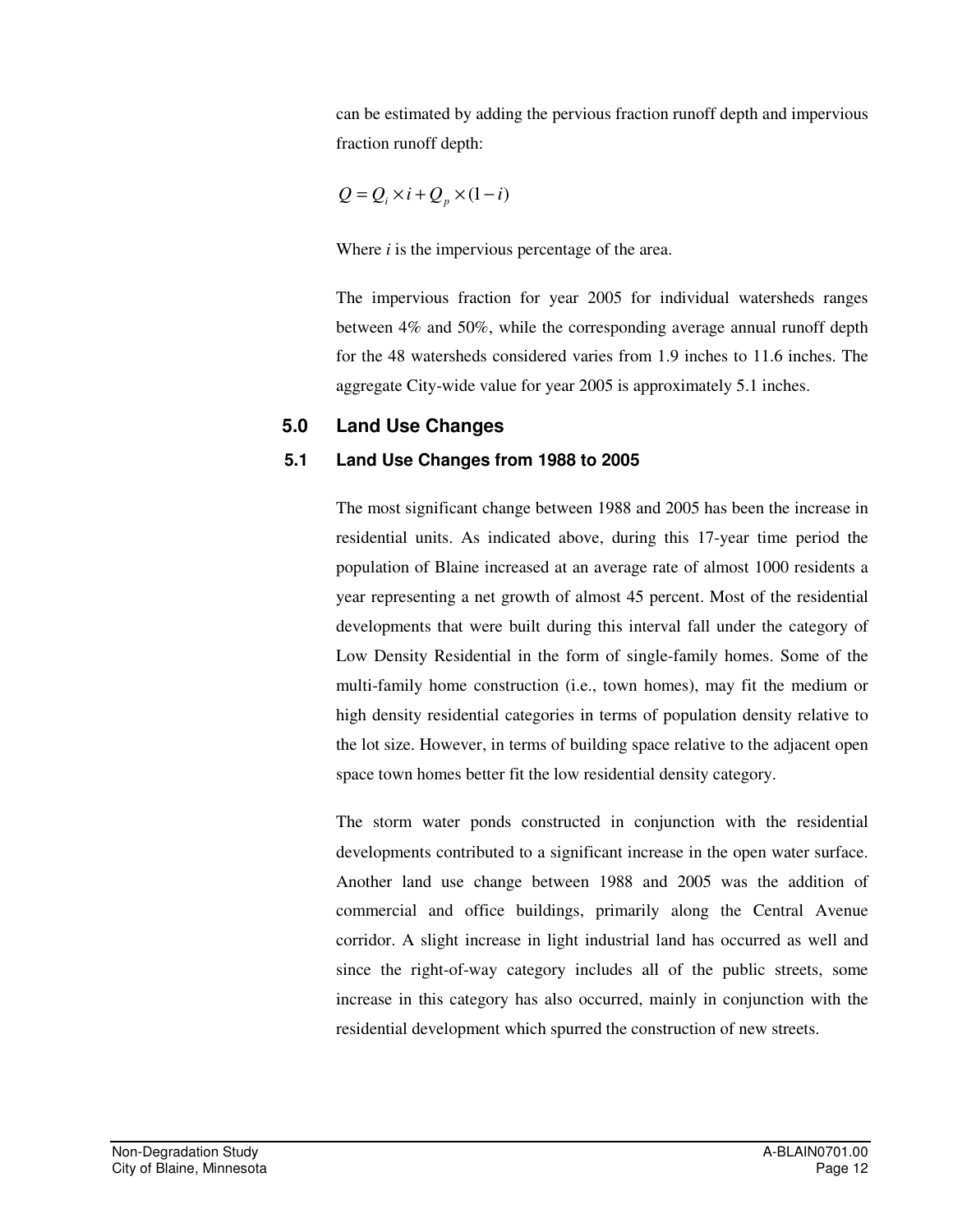Based on comparison of detailed aerial photographs and discussions with the City, 29 areas were identified as having new or re-development between 1988 and 2005. A summary is provided below:

| ID           | <b>Total</b><br>acres<br>(GIS) | 1988<br>Imp %<br>estimate<br>(1) | 1988<br>Imp<br>acres | 2005<br>Imp.<br><b>Acres</b><br>(2) | <b>Added</b><br><b>Open</b><br><b>Water</b><br><b>Acres</b> | 2005<br>Imp% | 1988-2005<br>Increase in<br>Imp. Surface |
|--------------|--------------------------------|----------------------------------|----------------------|-------------------------------------|-------------------------------------------------------------|--------------|------------------------------------------|
| 01           | 194.6                          | 6%                               | 12                   | 42                                  | 27.9                                                        | 21.5%        | 30.2                                     |
| 02           | 101.4                          | 2%                               | $\overline{c}$       | 22                                  | 18.9                                                        | 22.0%        | 20.2                                     |
| 03           | 31.0                           | 2%                               | $\mathbf{1}$         | $\overline{7}$                      | 5.4                                                         | 23.2%        | 6.6                                      |
| 04           | 73.5                           | 2%                               | $\mathbf{1}$         | 16                                  | 3.9                                                         | 21.6%        | 14.4                                     |
| 05           | 5.9                            | 15%                              | $\mathbf{1}$         | 3                                   | 0.0                                                         | 45.4%        | 1.8                                      |
| 06           | 46.1                           | 8%                               | 4                    | 11                                  | 0.9                                                         | 24.9%        | 7.8                                      |
| 07           | 16.5                           | 12%                              | $\overline{c}$       | 5                                   | 0.2                                                         | 27.6%        | 2.6                                      |
| 08           | 48.7                           | 10%                              | 5                    | 13                                  | 2.9                                                         | 27.6%        | 8.6                                      |
| 09           | 48.7                           | 5%                               | $\overline{2}$       | 12                                  | 1.7                                                         | 23.6%        | 9.1                                      |
| 10A          | 101.0                          | 15%                              | 15                   | 24                                  | 0.8                                                         | 23.5%        | 8.6                                      |
| 10B          | 622.6                          | 6%                               | 37                   | 120                                 | 71.8                                                        | 19.2%        | 82.2                                     |
| 10C          | 426.7                          | 2%                               | 9                    | 90                                  | 79.3                                                        | 21.2%        | 82.0                                     |
| 11A          | 25.8                           | 20%                              | 5                    | 12                                  | 0.6                                                         | 45.4%        | 6.6                                      |
| 11B          | 72.7                           | 10%                              | $\overline{7}$       | 10                                  | 1.8                                                         | 14.1%        | 3.0                                      |
| 12           | 77.9                           | 10%                              | 8                    | 14                                  | 3.9                                                         | 18.4%        | 6.5                                      |
| 13           | 65.2                           | 15%                              | 10                   | 16                                  | 0.0                                                         | 24.6%        | 6.2                                      |
| 14           | 237.8                          | 4%                               | 10                   | 54                                  | 3.5                                                         | 22.7%        | 44.4                                     |
| 15           | 508.2                          | 4%                               | 20                   | 103                                 | 116.0                                                       | 20.3%        | 82.9                                     |
| 16           | 38.3                           | 2%                               | 1                    | 12                                  | 1.0                                                         | 31.4%        | 11.3                                     |
| 17A          | 47.5                           | 2%                               | $\mathbf{1}$         | 10                                  | 1.0                                                         | 21.8%        | 9.4                                      |
| 17B          | 65.5                           | 2%                               | $\mathbf{1}$         | 14                                  | 4.6                                                         | 21.7%        | 12.9                                     |
| 18A          | 21.3                           | 2%                               | 0                    | 6                                   | 1.3                                                         | 29.9%        | 5.9                                      |
| 18B          | 81.4                           | 2%                               | $\overline{2}$       | 40                                  | 1.4                                                         | 48.8%        | 38.0                                     |
| 19           | 17.7                           | 2%                               | 0                    | 9                                   | 0.0                                                         | 49.4%        | 8.4                                      |
| 20           | 31.1                           | 2%                               | 1                    | $\overline{7}$                      | 3.3                                                         | 22.4%        | 6.4                                      |
| 21           | 213.3                          | 2%                               | 4                    | 50                                  | 23.4                                                        | 23.6%        | 46.2                                     |
| 22           | 48.3                           | 40%                              | 19                   | 22                                  | 2.1                                                         | 45.6%        | 2.7                                      |
| 23           | 39.2                           | 2%                               | $\mathbf{1}$         | 5                                   | 3.7                                                         | 12.3%        | 4.0                                      |
| 24           | 81.2                           | 2%                               | $\overline{c}$       | 10                                  | 6.8                                                         | 12.0%        | 8.1                                      |
| <b>TOTAL</b> | 3389                           | 5.4%                             | 183                  | 759                                 | 388                                                         | 22.4%        | 577                                      |

Table 6. Areas Developed between 1988 and 2005

(1) Based on Aerial Photograph Estimate

(2) Based on 2005 breakdown of each area by land use.

The table shows a net increase in impervious surface of 577 acres. Relative to the total surface of the City (21775 acres), this translates into a net relative increase of approximately 2.6 percent (i.e., from 18.0 to 20.6).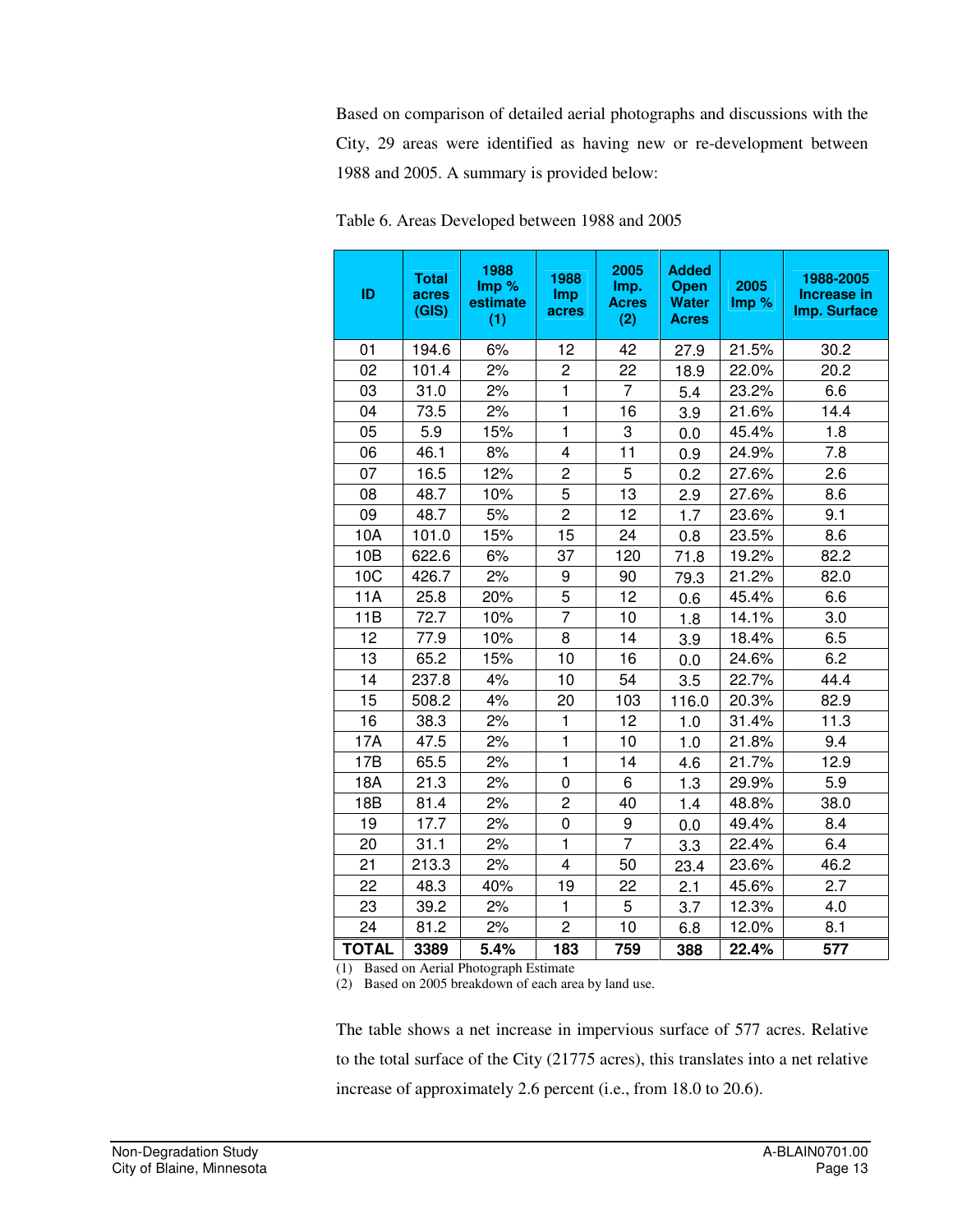### **5.2 Land Use Changes from 2005 to 2020 (Projected)**

The changes in land use between 1988 and 2005 are expected to continue at a similar pace and extent during the 2005 to 2020 interval. A considerable increase in residential units is expected. Most of the residential developments will fall under the category of low density residential (LDR) development. Some increase in commercial, office, and light industrial space is expected as well. Most of the new or re-development is expected to occur along Central Avenue Corridor and the Lexington Avenue corridor, primarily in the southeastern part of the City  $(I-35W,$  Lexington Avenue,  $109<sup>th</sup>$  Avenue and  $101<sup>st</sup>$  Avenue area). Based on discussions with the City, 19 areas to be developed or re-developed between 2005 and 2020 were identified and are shown in Figure 2. It should be noted that some of these areas have already been developed or the development is nearly complete. A summary of the areas subject to development between 2005 and 2020 is provided below:

Table 7. Areas anticipated to be re-developed between 2005 and 2020

| <b>Area</b><br>ID | <b>Total</b><br><b>Area</b> | Imp.<br>Area in<br>2005 | $%$ Imp in<br>2005<br>(1) | 2020<br><b>Projected</b><br><b>Land Use</b> | 2020<br><b>Projected</b><br>Imp % (2) | 2020<br>Imp.<br><b>Area</b><br><b>Estimate</b> | 2005 to 2020<br>Increase in<br>Imp. Area |
|-------------------|-----------------------------|-------------------------|---------------------------|---------------------------------------------|---------------------------------------|------------------------------------------------|------------------------------------------|
| A                 | 273.4                       | 18.7                    | 6.8%                      | LDR.                                        | 25.0%                                 | 68.4                                           | 49.7                                     |
| B                 | 158.9                       | 13.6                    | 8.6%                      | LDR                                         | 25.0%                                 | 39.7                                           | 26.1                                     |
| C                 | 55.4                        | 6.2                     | 11.2%                     | <b>LDR</b>                                  | 25.0%                                 | 13.8                                           | 7.7                                      |
| D                 | 72.7                        | 19.6                    | 27.0%                     | <b>REC</b>                                  | 30.0%                                 | 21.8                                           | 2.2                                      |
| E                 | 150.5                       | 3.5                     | 2.3%                      | <b>MDR</b>                                  | 35.0%                                 | 52.7                                           | 49.2                                     |
| F                 | 653.0                       | 117.8                   | 18.0%                     | <b>LDR</b>                                  | 25.0%                                 | 163.3                                          | 45.4                                     |
| G                 | 77.0                        | 2.6                     | 3.4%                      | <b>RR</b>                                   | 10.0%                                 | 7.7                                            | 5.1                                      |
| н                 | 79.9                        | 4.0                     | 5.0%                      | <b>LDR</b>                                  | 25.0%                                 | 20.0                                           | 16.0                                     |
|                   | 77.4                        | 3.3                     | 4.2%                      | LI                                          | 60.0%                                 | 46.4                                           | 43.2                                     |
| J                 | 81.8                        | 4.0                     | 4.9%                      | <b>COM</b>                                  | 70.0%                                 | 57.2                                           | 53.2                                     |
| Κ                 | 50.0                        | 2.5                     | 5.1%                      | <b>LDR</b>                                  | 25.0%                                 | 12.5                                           | 10.0                                     |
| L                 | 32.9                        | 2.0                     | 6.1%                      | <b>LDR</b>                                  | 25.0%                                 | 8.2                                            | 6.2                                      |
| M                 | 70.0                        | 4.7                     | 6.7%                      | <b>LDR</b>                                  | 25.0%                                 | 17.5                                           | 12.8                                     |
| N                 | 55.0                        | 2.7                     | 5.0%                      | <b>LDR</b>                                  | 25.0%                                 | 13.7                                           | 11.0                                     |
| O                 | 40.8                        | 3.2                     | 7.9%                      | <b>LDR</b>                                  | 25.0%                                 | 10.2                                           | 7.0                                      |
| P                 | 42.0                        | 2.1                     | 4.9%                      | <b>LDR</b>                                  | 25.0%                                 | 10.5                                           | 8.4                                      |
| R                 | 30.3                        | 2.8                     | 9.2%                      | <b>LDR</b>                                  | 25.0%                                 | 7.6                                            | 4.8                                      |
| S                 | 36.6                        | 3.7                     | 10.0%                     | <b>LDR</b>                                  | 25.0%                                 | 9.2                                            | 5.5                                      |
| $\overline{\top}$ | 25.0                        | 2.5                     | 10.0%                     | <b>LDR</b>                                  | 25.0%                                 | 6.3                                            | 3.8                                      |
| <b>Total</b>      | 2062                        | 219                     | 10.6%                     |                                             | 28.4%                                 | 587                                            | 368                                      |

(1) Based on 2005 breakdown of each area by land use

(2) Based on Planning Projections for year 2020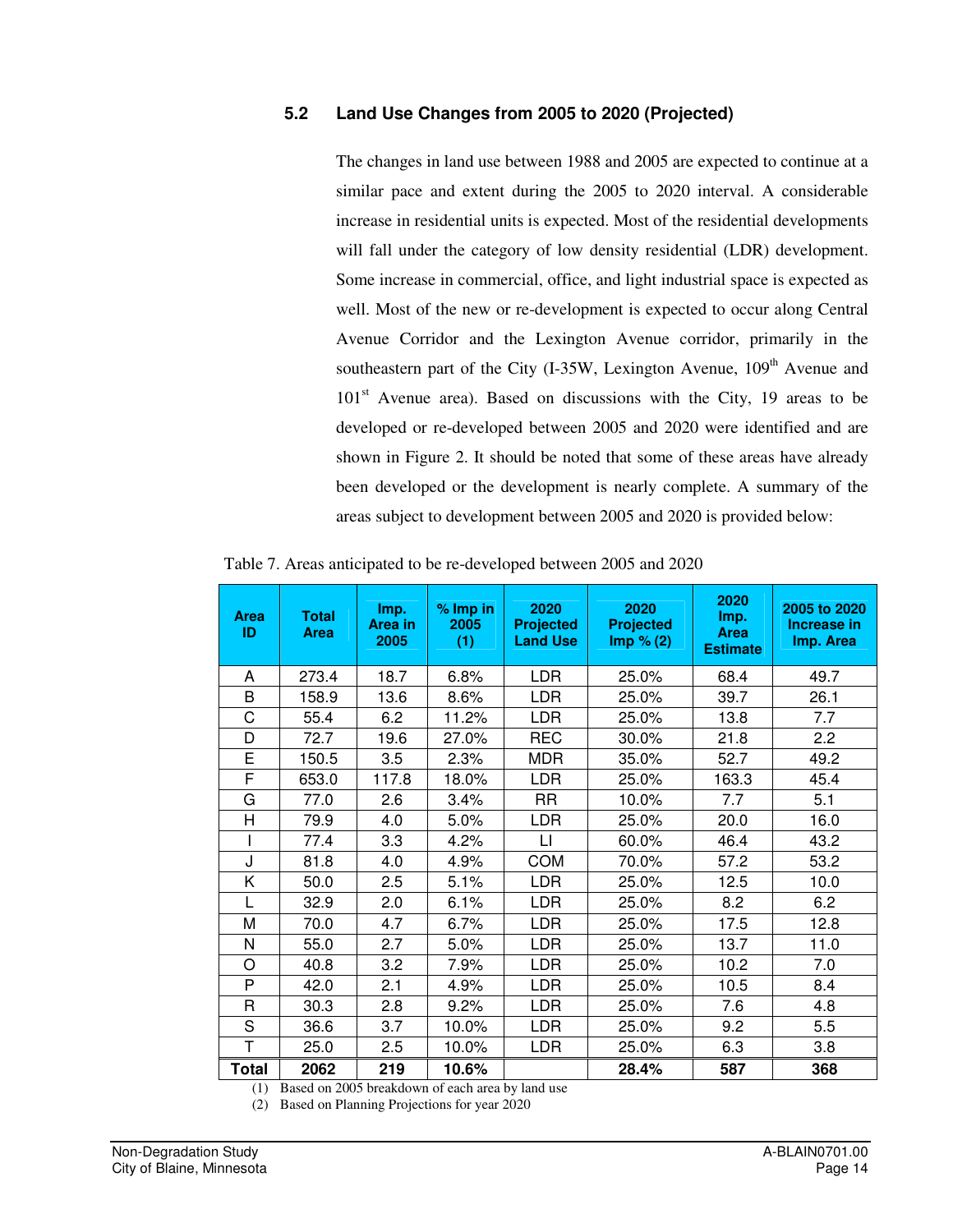Table 7 shows a net projected increase in impervious surface by 364 acres. Relative to the total surface of the City (21,775 acres) this translates into a net relative increase of approximately 1.7 percent (i.e., from 20.6 to 22.3).

### **6.0 Loading Assessment of Annual Runoff Volume (VOL), Total Phosphorus (TP), and Total Suspended Sediment (TSS)**

As explained above, for each watershed the annual runoff volume was estimated as a function of impervious fraction based on the precipitation distribution from 1976 to 2005, using an average curve number of 69 for pervious surfaces and a curve number of 98 for all impervious surfaces.

The TSS and TP loadings were computed using the constant concentration assumption. There are numerous TSS and TP storm water concentration data available based on measurements performed in the field. However, much of the data is not easily available. Furthermore, the measurements were performed in various locations, with different physical settings and following different procedures, making an accurate comparison difficult. To the best of our knowledge, there are only two sources that summarize storm water TSS and TP concentration measurement results in a structured and somewhat uniform way. One is the results of the National Urban Runoff Program (NURP) by USEPA (1983). The second data set is from the National Stormwater Quality Database (NSQD) assembled by Pitt et al (2003). Both studies show that storm water concentrations in both TSS and TP vary greatly with physical setting, climate, season, etc. However, the spatial and temporal averages of the measurements tend to converge within a relatively narrow range. The NURP average concentration values are listed as 100 mg/L for TSS and 0.33 mg/L for TP. The NSQD average concentration values are listed as 58 mg/L for TSS and 0.27 mg/L for TP. There is not enough information to determine which values are more suitable for this analysis. A significantly lower average TSS concentration in the NSQD database may be a reflection of improved sweeping practices and/or the implementation of cleaner construction practices. Because year 1988 was used as the baseline for the loading comparison, the 1983 NURP average concentration values of 100 mg/L for TSS and 0.33 mg/L for TP were used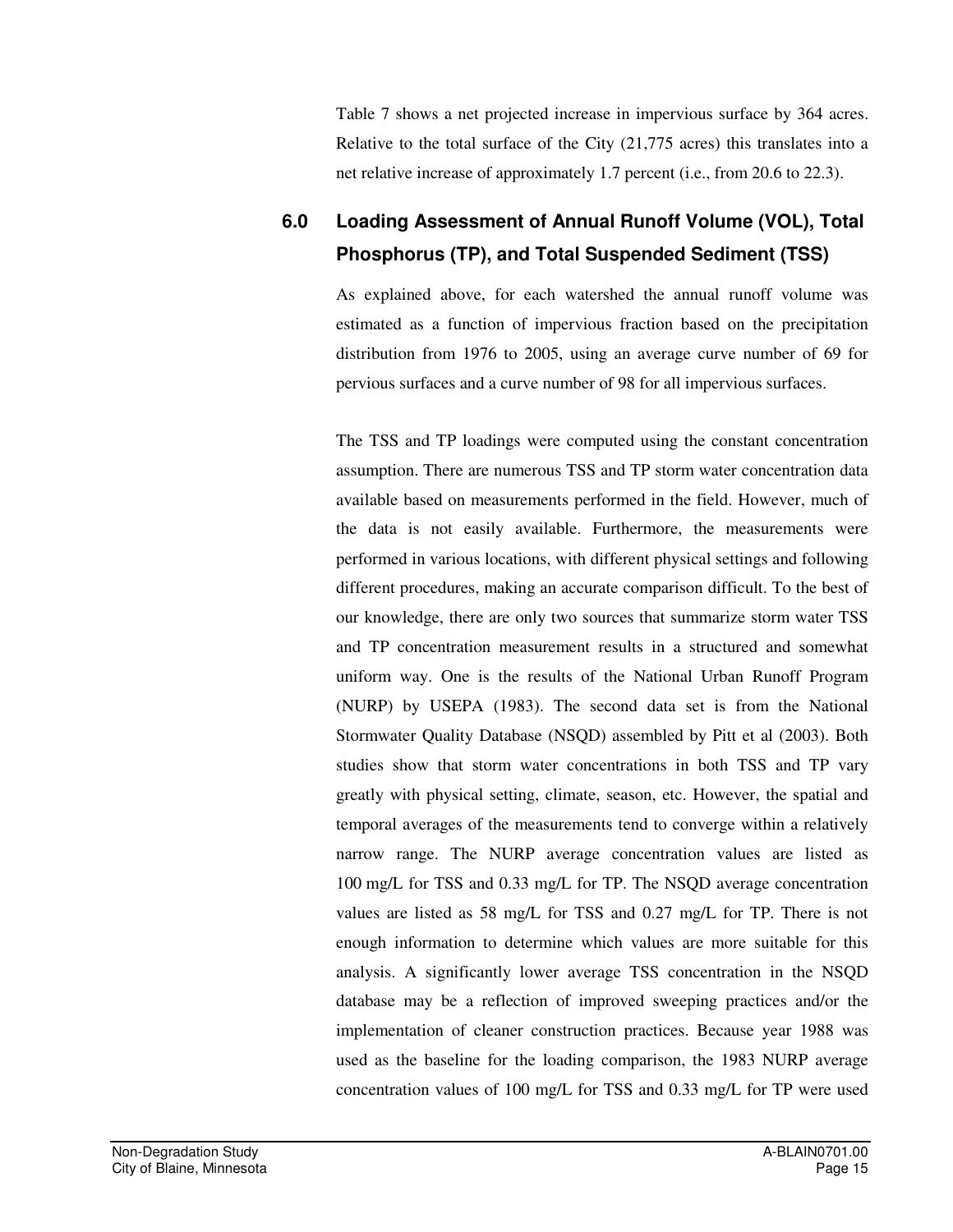to determine the total TSS and TP loadings. The same concentration values were conservatively applied for years 2005 and 2020, although measures such as improved sweeping practices between 1988 and 2005 and the effect of the NPDES Phase II Permits adopted in September 2003 are likely to lower the overall TSS and TP average concentrations for years 2005 and 2020 as compared to year 1988.

CCWD monitoring data at a downstream station translate into average TSS and TP concentrations of 67 mg/L and 0.15 mg/L, respectively. These numbers lend credence to the concentration values of 100 mg/L for TSS and 0.33 mg/L for TP used in this report as the default at source concentration.

As specified in the MS4 Permit and MPCA guidance, the analysis is required to be in the form of a relative comparison and not a true representation of the loading from various sources or areas. Therefore, the values selected for this analysis are reasonable estimates of the load concentrations.

### **6.1 1988 Loading Assessment Evaluation**

Year 1988 was used as the base for comparison. The runoff volume for each watershed and City wide was computed as explained above, by adding the runoff volume from pervious portions (average  $CN = 69$ ) to the runoff volume from the impervious portions  $(CN = 98)$ . The TSS and TP loadings were computed by multiplying the runoff volume by average concentration values of 100 mg/L for TSS and 0.33 mg/L for TP. Storm water treatment, such as ponds, that would result in TSS and TP retention were not considered in the 1988 analysis. Thus, the results for year 1988 serve as a base line for comparison and they represent an estimate of the TSS and TP loadings at the source and not the actual effluent loadings which are likely to be lower. Table 8 summarizes the loading levels for 1988 along with the changes in impervious area between 1988 and 2005.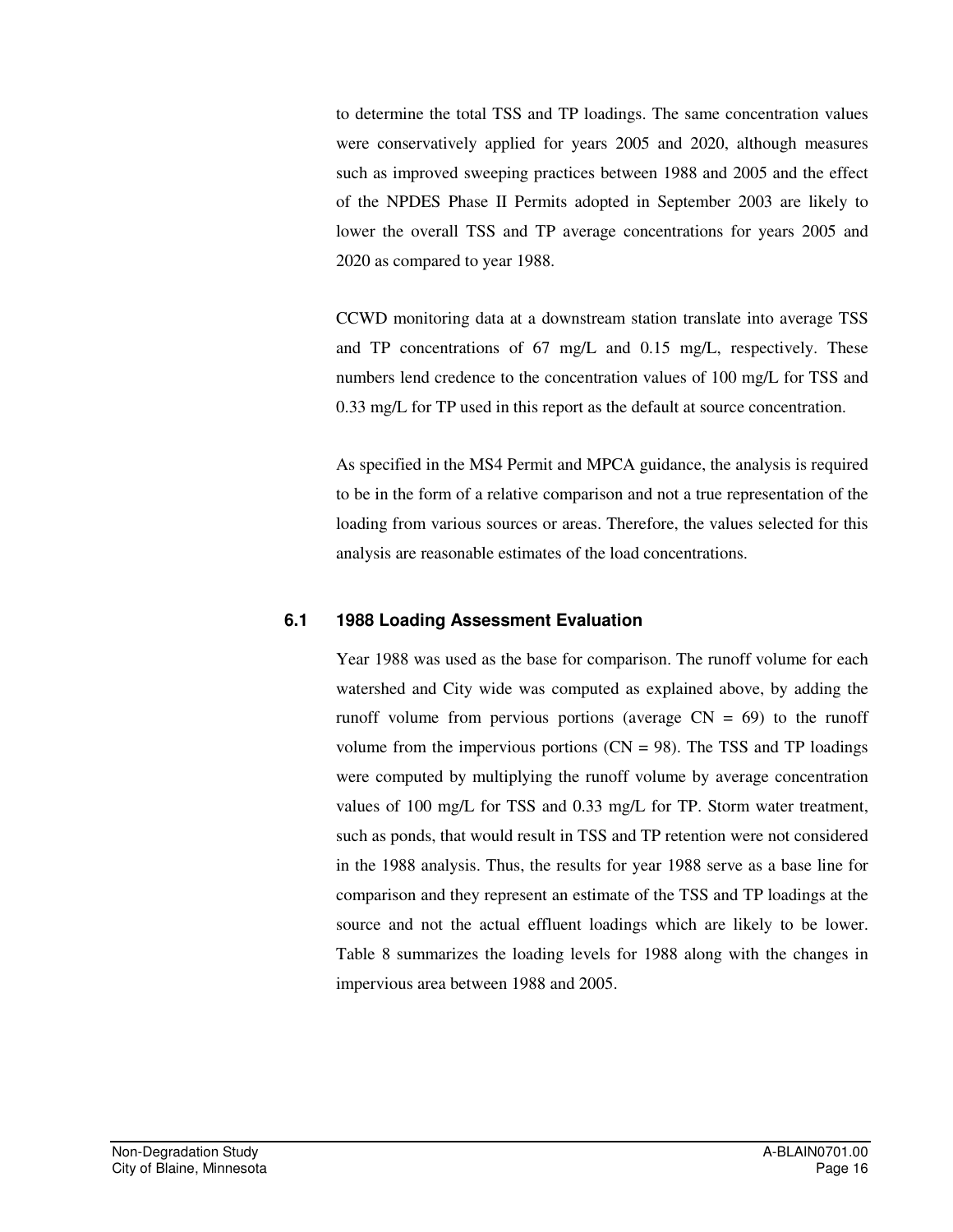|                       |                     |                    |       | 1988                            |                       |                       |                       | Area(s)<br>of       | Imp area        |             |          |
|-----------------------|---------------------|--------------------|-------|---------------------------------|-----------------------|-----------------------|-----------------------|---------------------|-----------------|-------------|----------|
|                       | <b>Total</b>        | 1988<br><b>Imp</b> | 1988  | <b>Average</b><br><b>Annual</b> | 1988<br><b>Runoff</b> | 1988<br><b>Annual</b> | 1988<br><b>Annual</b> | Change              | added           | 2005<br>Imp | 2005     |
| Watershed             | <b>Area</b><br>(ac) | Area               | Imp % | <b>Runoff</b>                   | <b>Volume</b>         | <b>TSS</b>            | <b>TP</b>             | from<br>1988 to     | from<br>1988 to | area        | Imp<br>% |
|                       |                     | (ac)               |       | <b>Depth</b>                    | $(ac-fit)$            | (tons)                | (tons)                | 2005                | $2005$ (ac)     | (ac)        |          |
|                       |                     |                    |       | (inches)                        |                       |                       |                       | (Table 6)           |                 |             |          |
| CCWD-01               | 511.9               | 104.0              | 20.3% | 5.0                             | 214.5                 | 29.2                  | 0.10                  | 4                   | 14.4            | 118.5       | 23%      |
| CCWD-02               | 754.7               | 182.2              | 24.1% | 5.8                             | 363.3                 | 49.4                  | 0.16                  | 2, 3                | 26.8            | 209.0       | 28%      |
| CCWD-03               | 487.7               | 32.3               | 6.6%  | 2.3                             | 95.1                  | 12.9                  | 0.04                  |                     |                 | 32.3        | 7%       |
| CCWD-04               | 430.3               | 139.7              | 32.5% | 7.4                             | 265.7                 | 36.1                  | 0.12                  |                     |                 | 139.7       | 32%      |
| CCWD-05               | 661.0               | 47.3               | 7.2%  | 2.4                             | 134.6                 | 18.3                  | 0.06                  | 10B                 | 82.2            | 129.5       | 20%      |
| CCWD-06               | 353.6               | 53.9               | 15.2% | 4.0                             | 118.7                 | 16.1                  | 0.05                  |                     |                 | 53.9        | 15%      |
| CCWD-07               | 505.0               | 114.5              | 22.7% | 5.5                             | 231.1                 | 31.4                  | 0.10                  | $\overline{8}$ , 13 | 14.8            | 129.3       | 26%      |
| CCWD-08               | 1362.0              | 162.5              | 11.9% | 3.4                             | 383.7                 | 52.2                  | 0.17                  | 15, 20              | 89.3            | 251.8       | 18%      |
| CCWD-09               | 344.0               | 17.3               | 5.0%  | 2.0                             | 58.1                  | 7.9                   | 0.03                  |                     |                 | 17.3        | $5%$     |
| CCWD-10               | 955.4               | 195.8              | 20.5% | 5.1                             | 403.0                 | 54.8                  | 0.18                  | $\overline{7}$      | 2.6             | 198.4       | 21%      |
| CCWD-11               | 300.7               | 75.5               | 25.1% | 6.0                             | 149.5                 | 20.3                  | 0.07                  | 9, 6                | 16.9            | 92.3        | 31%      |
| CCWD-12               | 1199.3              | 260.0              | 21.7% | 5.3                             | 529.1                 | 71.9                  | 0.24                  |                     |                 | 260.0       | 22%      |
| CCWD-13               | 187.1               | 8.1                | 4.3%  | 1.9                             | 29.4                  | 4.0                   | 0.01                  |                     |                 | 8.1         | 4%       |
| CCWD-14               | 502.9               | 68.4               | 13.6% | 3.7                             | 155.4                 | 21.1                  | 0.07                  | 16, 17A             | 20.7            | 89.0        | 18%      |
| CCWD-15               | 853.9               | 36.0               | 4.2%  | 1.9                             | 132.9                 | 18.1                  | 0.06                  | 14                  | 44.4            | 80.4        | 9%       |
| CCWD-16               | 358.3               | 101.0              | 28.2% | 6.6                             | 196.3                 | 26.7                  | 0.09                  | 5                   | 1.8             | 102.8       | 29%      |
| CCWD-17               | 213.3               | 50.8               | 23.8% | 5.7                             | 101.6                 | 13.8                  | 0.05                  | 10A                 | 8.6             | 59.4        | 28%      |
| CCWD-18               | 497.3               | 20.8               | 4.2%  | 1.9                             | 77.1                  | 10.5                  | 0.03                  | 10C, 11A            | 88.5            | 109.3       | 22%      |
| CCWD-19               | 320.3               | 86.8               | 27.1% | 6.4                             | 169.8                 | 23.1                  | 0.08                  | 11B                 | 3.0             | 89.8        | 28%      |
| CCWD-20               | 193.6               | 36.8               | 19.0% | 4.8                             | 77.0                  | 10.5                  | 0.03                  | 12                  | 6.5             | 43.3        | 22%      |
| CCWD-21               | 90.8                | 42.9               | 47.2% | 10.3                            | 78.0                  | 10.6                  | 0.03                  |                     |                 | 42.9        | 47%      |
| CCWD-22               | 80.5                | 39.1               | 48.6% | 10.6                            | 71.0                  | 9.6                   | 0.03                  |                     |                 | 39.1        | 49%      |
| CCWD-23               | 87.7                | 42.8               | 48.8% | 10.6                            | 77.5                  | 10.5                  | 0.03                  |                     |                 | 42.8        | 49%      |
| CCWD-24               | 115.5               | 43.9               | 38.0% | 8.5                             | 81.8                  | 11.1                  | 0.04                  |                     |                 | 43.9        | 38%      |
| RCWD-01               | 659.0               | 92.1               | 14.0% | 3.8                             | 207.7                 | 28.2                  | 0.09                  | 18B, 19             | 46.4            | 138.5       | 21%      |
| RCWD-02               | 1275.7              | 109.2              | 8.6%  | 2.7                             | 289.1                 | 39.3                  | 0.13                  | 18A, 23             | 10.0            | 119.1       | 9%       |
| RCWD-03               | 245.6               | 63.6               | 25.9% | 6.1                             | 125.3                 | 17.0                  | 0.06                  |                     |                 | 63.6        | 26%      |
| RCWD-04               | 550.7               | 33.1               | 6.0%  | 2.2                             | 101.9                 | 13.9                  | 0.05                  |                     |                 | 33.1        | 6%       |
| RCWD-05               | 453.1               | 21.5               | 4.7%  | 2.0                             | 74.3                  | 10.1                  | 0.03                  |                     |                 | 21.5        | 5%       |
| RCWD-06               | 982.0               | 51.4               | 5.2%  | 2.1                             | 169.1                 | 23.0                  | 0.08                  |                     |                 | 51.4        | 5%       |
| RCWD-07               | 520.7               | 171.8              | 33.0% | 7.5                             | 326.1                 | 44.3                  | 0.15                  |                     |                 | 171.8       | 33%      |
| RCWD-08               | 95.0                | 4.6                | 4.8%  | 2.0                             | 15.7                  | 2.1                   | 0.01                  |                     |                 | 4.6         | 5%       |
| RCWD-09               | 303.9               | 16.9               | 5.5%  | 2.1                             | 53.9                  | 7.3                   | 0.02                  |                     |                 | 16.9        | 6%       |
| RCWD-10               | 139.1               | 8.1                | 5.9%  | 2.2                             | 25.4                  | 3.4                   | 0.01                  |                     |                 | 8.1         | 6%       |
| RCWD-11               | 107.1               | 3.5                | 3.3%  | 1.7                             | 15.1                  | 2.0                   | 0.01                  | 24                  | 8.1             | 11.6        | 11%      |
| RCWD-12               | 162.8               | 18.2               | 11.2% | 3.2                             | 43.9                  | 6.0                   | 0.02                  |                     |                 | 18.2        | 11%      |
| RCWD-13               | 556.9               | 131.9              | 23.7% | 5.7                             | 264.0                 | 35.9                  | 0.12                  | 17B                 | 12.9            | 144.8       | 26%      |
| SIXC-01               | 777.5               | 179.8              | 23.1% | 5.6                             | 361.4                 | 49.1                  | 0.16                  | 21, 22              | 48.9            | 228.7       | 29%      |
| <b>SIXC-02</b>        | 553.5               | 202.1              | 36.5% | 8.2                             | 378.4                 | 51.5                  | 0.17                  |                     |                 | 202.1       | 37%      |
| <b>SIXC-03</b>        | 357.9               | 53.5               | 15.0% | 4.0                             | 118.5                 | 16.1                  | 0.05                  |                     |                 | 53.5        | 15%      |
| SIXC-04               | 239.4               | 76.4               | 31.9% | 7.3                             | 145.6                 | 19.8                  | 0.07                  |                     |                 | 76.4        | 32%      |
| <b>SIXC-05</b>        | 146.6               | 78.9               | 53.8% | 11.6                            | 141.8                 | 19.3                  | 0.06                  |                     |                 | 78.9        | 54%      |
| <b>SIXC-06</b>        | 815.8               | 251.7              | 30.9% | 7.1                             | 482.3                 | 65.6                  | 0.22                  |                     |                 | 251.7       | 31%      |
| SIXC-07               | 316.7               | 94.3               | 29.8% | 6.9                             | 181.7                 | 24.7                  | 0.08                  |                     |                 | 94.3        | 30%      |
| SIXC-08               | 105.0               | 25.6               | 24.4% | 5.8                             | 51.0                  | 6.9                   | 0.02                  |                     |                 | 25.6        | 24%      |
| <b>SIXC-09</b>        | 437.5               | 124.4              | 28.4% | 6.6                             | 241.4                 | 32.8                  | 0.11                  |                     |                 | 124.4       | 28%      |
| <b>SIXC-10</b>        | 544.8               | 115.3              | 21.2% | 5.2                             | 235.7                 | 32.1                  | 0.11                  | 1                   | 30.2            | 145.5       | 27%      |
| $\overline{S}$ IXC-11 | 61.7                | 28.2               | 45.7% | 10.0                            | 51.4                  | 7.0                   | 0.02                  |                     |                 | 28.2        | 46%      |
| <b>Total</b>          | 21775               | 3918               | 18.0% | 4.6                             | 8295                  | 1128                  | 3.72                  |                     | 577             | 4495        | 20.6%    |

Table 8. Year 1988 Loadings and Changes in Impervious Surface from 1988 to 2005.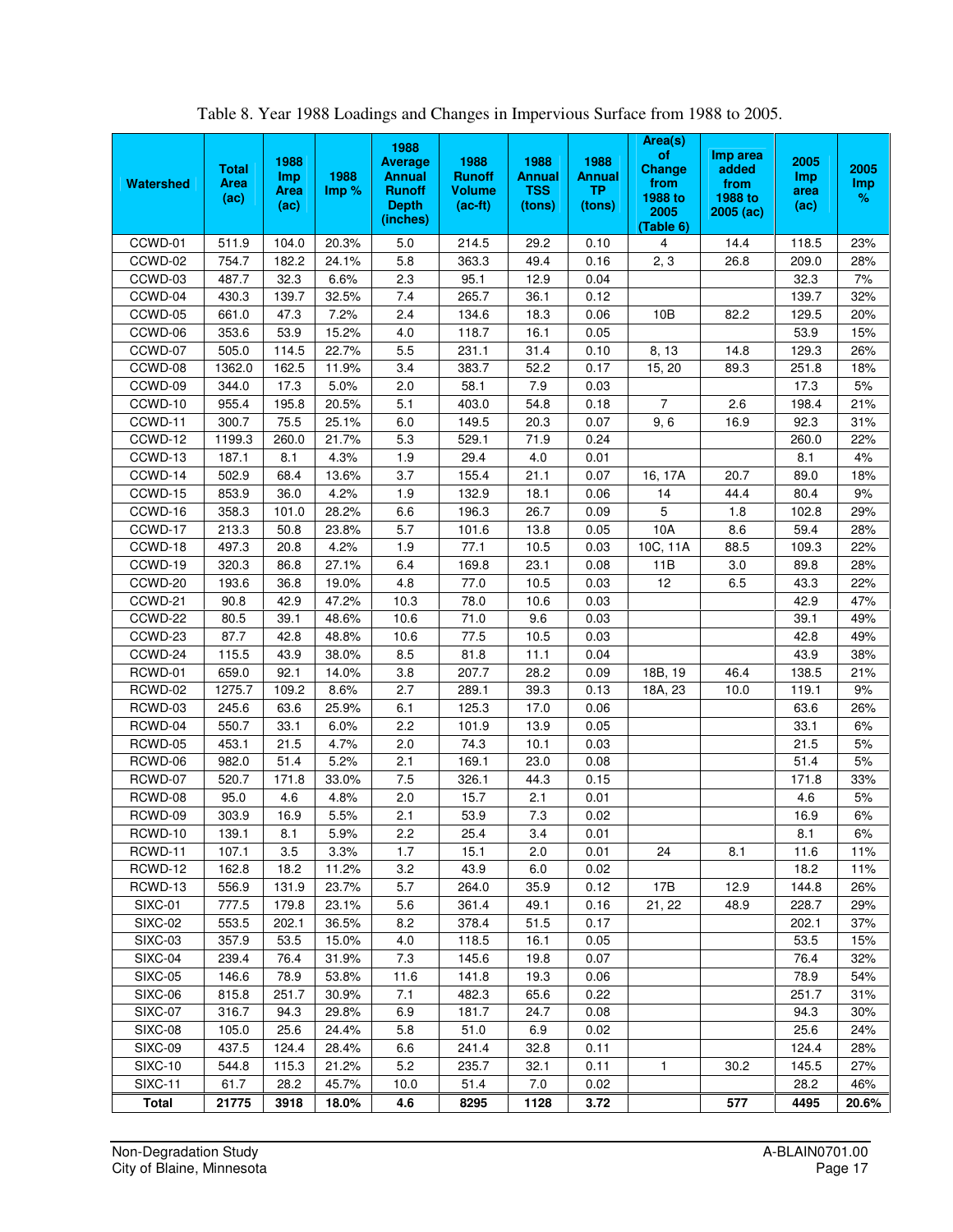#### **6.2 2005 Loading Assessment Evaluation**

The same procedure discussed in previous section was used to determine the runoff volume for 2005. The increase in impervious surface between 1988 and 2005 translates into an increase in the annual runoff volume. No reduction in runoff volume that would be occurring from infiltration BMPs was factored into the analysis. The TSS and TP loadings were assessed based on the same constant concentration assumptions used for year 1988. Thus, an increase in runoff volume would result in a proportional increase in TSS and TP that is generated at the source. However, due to construction of numerous storm water treatment ponds between 1988 and 2005 (some of which are relatively large) much of the TSS and TP, from both new impervious surfaces and some of the old impervious surfaces, is retained resulting in considerably reduce loadings.

Table 2 shows that between 1988 and 2005 the overall impervious surface increased by 577 acres from 18.0 to 20.6 percent. The storm water treatment ponds associated with new developments constructed during the same period cover a total area of 388 acres (Table 2). This represents roughly 2 acres of open water for every 3 acres of new impervious area. Assuming an average pond depth of 3 feet (typical and likely conservative), this translates into 2 acre-feet of pond (treatment) volume for each acre of additional impervious. This means that the new ponds constructed between 1988 and 2005 have a high capacity of treating the storm water runoff from the new impervious surfaces as well as the storm water runoff from the older adjacent impervious surfaces within the watershed whose runoff is routed through these ponds.

The effect of these ponds is a net reduction in the TSS and TP loadings for year 2005 as compared to year 1988. The reduction percentage in TSS and TP is based on particle settling dynamics. Results from numerous P8 models show a logarithmic relationship between the pond storage volume relative to the runoff level and the particle removal effectiveness. In short, ponds having a dead storage capacity that is equivalent to the runoff volume resulting from 0.5, 1.0, and 2.0 inches rainfall events can retain approximately 70, 80, and 90 percent of the TSS and approximately 40, 50, and 60 percent of the TP,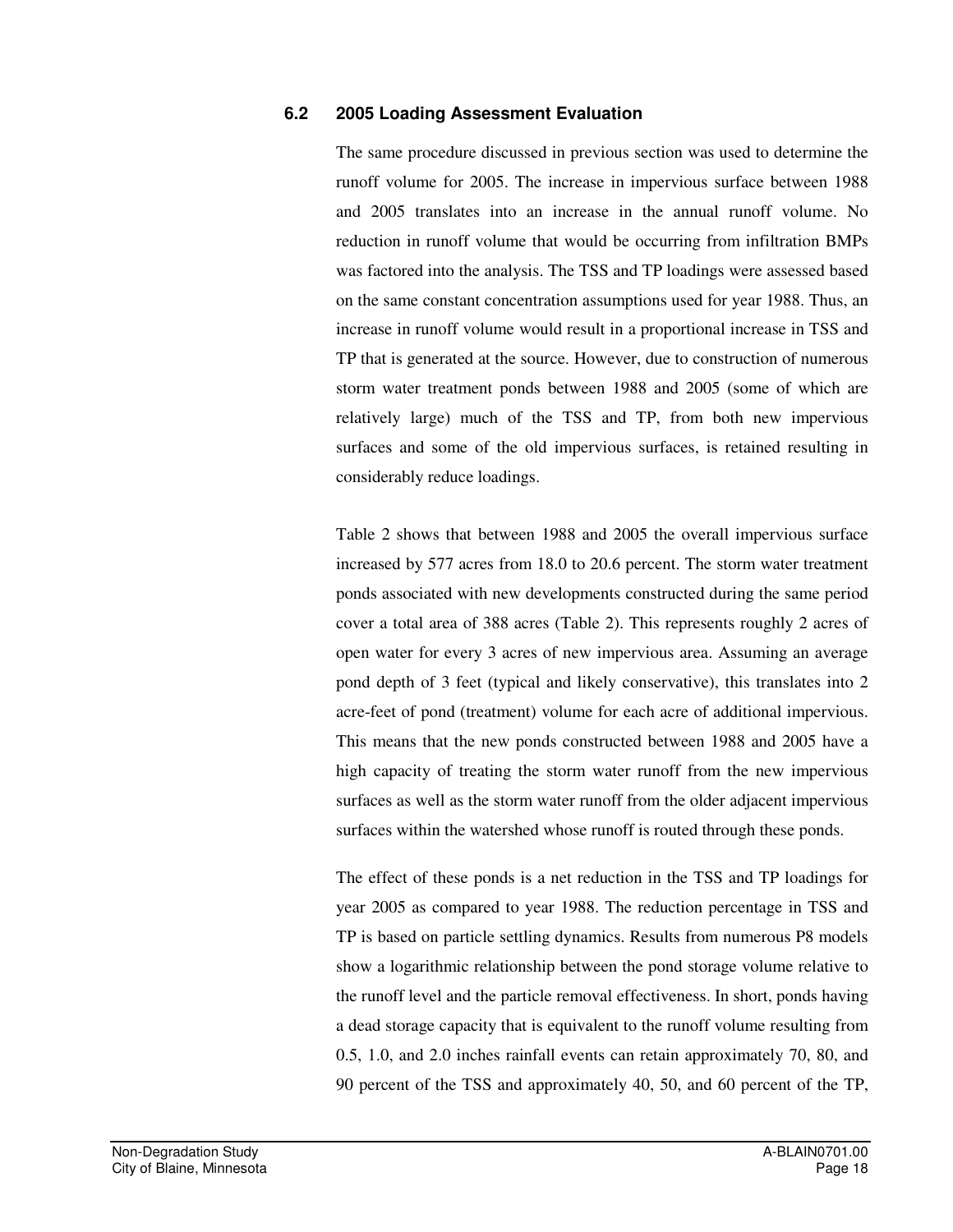respectively. However, the maximum TSS and TP reduction levels were assumed to be 95 and 65 percent respectively. Results are summarized in Table 9.

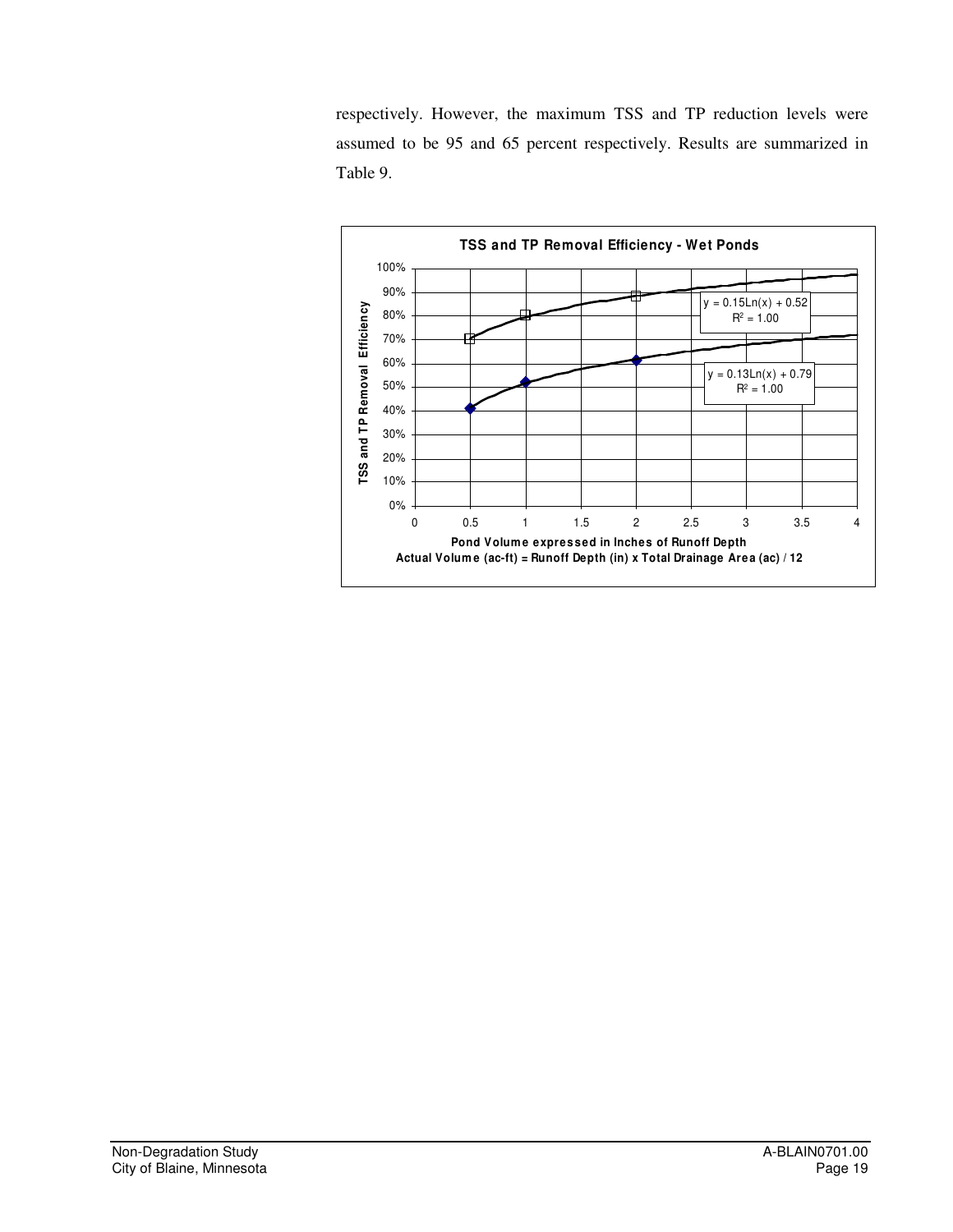| Watershed                 | Total<br>Area<br>(ac) | 2005<br><i>lmp</i><br>area<br>(ac) | 2005<br>$\mathsf{Imp} \mathscr{\%}$ | 2005<br>Average<br>Annual<br>Runoff<br>Depth<br>(inches) | 2005<br>Runoff<br>Volume<br>$(ac-fit)$ | 2005<br>Annual<br><b>TSS</b><br><u>at</u><br>source<br>(tons) | 2005<br>Annual<br>$TP_{at}$<br>source<br>(tons) | <b>New</b><br>Ponds<br>1988<br>2005<br>Volume<br>$(ac-ft)$ | <b>New</b><br>Ponds<br>Vol. /<br>All Imp<br>Area<br>(in) | <b>TSS</b><br>Ponds<br>Removal<br>Effic. | <b>TP</b><br>Ponds<br>Removal<br>Effic. | 2005<br><b>Effluent</b><br><b>TSS</b><br>(tons) | 2005<br><b>Effluent</b><br><b>TP</b><br>(tons) |
|---------------------------|-----------------------|------------------------------------|-------------------------------------|----------------------------------------------------------|----------------------------------------|---------------------------------------------------------------|-------------------------------------------------|------------------------------------------------------------|----------------------------------------------------------|------------------------------------------|-----------------------------------------|-------------------------------------------------|------------------------------------------------|
| CCWD-01                   | 511.9                 | 118.5                              | 23%                                 | 5.6                                                      | 238.1                                  | 32.4                                                          | 0.11                                            | 11.8                                                       | $1.2$                                                    | 83%                                      | 53%                                     | 5.1                                             | 0.05                                           |
| CCWD-02                   | 754.7                 | 209.0                              | 28%                                 | 6.5                                                      | 407.2                                  | 55.4                                                          | 0.18                                            | 72.8                                                       | 4.2                                                      | 95%                                      | 65%                                     | 2.8                                             | 0.06                                           |
| CCWD-03                   | 487.7                 | 32.3                               | 7%                                  | 2.3                                                      | 95.1                                   | 12.9                                                          | 0.04                                            |                                                            |                                                          |                                          |                                         | 12.9                                            | 0.04                                           |
| CCWD-04                   | 430.3                 | 139.7                              | 32%                                 | 7.4                                                      | 265.7                                  | 36.1                                                          | 0.12                                            |                                                            |                                                          |                                          |                                         | 36.1                                            | 0.12                                           |
| CCWD-05                   | 661.0                 | 129.5                              | 20%                                 | 4.9                                                      | 269.0                                  | 36.6                                                          | 0.12                                            | 215.5                                                      | 20.0                                                     | 95%                                      | 65%                                     | 1.8                                             | 0.04                                           |
| CCWD-06                   | 353.6                 | 53.9                               | 15%                                 | 4.0                                                      | 118.7                                  | 16.1                                                          | 0.05                                            |                                                            |                                                          |                                          |                                         | 16.1                                            | 0.05                                           |
| CCWD-07                   | 505.0                 | 129.3                              | 26%                                 | 6.1                                                      | 255.2                                  | 34.7                                                          | 0.11                                            | 17.7                                                       | 1.6                                                      | 87%                                      | 57%                                     | 4.5                                             | 0.05                                           |
| CCWD-08                   | 1362.0                | 251.8                              | 18%                                 | 4.7                                                      | 529.8                                  | 72.0                                                          | 0.24                                            | 357.8                                                      | 17.1                                                     | 95%                                      | 65%                                     | 3.6                                             | 0.08                                           |
| CCWD-09                   | 344.0                 | 17.3                               | 5%                                  | 2.0                                                      | 58.1                                   | 7.9                                                           | 0.03                                            |                                                            |                                                          |                                          |                                         | 7.9                                             | 0.03                                           |
| CCWD-10                   | 955.4                 | 198.4                              | 21%                                 | 5.1                                                      | 407.2                                  | 55.4                                                          | 0.18                                            | 0.7                                                        | 0.0                                                      | 35%                                      | 5%                                      | 36.2                                            | 0.17                                           |
| CCWD-11                   | 300.7                 | 92.3                               | 31%                                 | 7.1                                                      | 177.1                                  | 24.1                                                          | 0.08                                            | 7.7                                                        | 1.0                                                      | 80%                                      | 50%                                     | 4.8                                             | 0.04                                           |
| CCWD-12                   | 1199.3                | 260.0                              | 22%                                 | 5.3                                                      | 529.1                                  | 71.9                                                          | 0.24                                            |                                                            |                                                          |                                          |                                         | 71.9                                            | 0.24                                           |
| CCWD-13                   | 187.1                 | 8.1                                | 4%                                  | 1.9                                                      | 29.4                                   | 4.0                                                           | 0.01                                            |                                                            |                                                          |                                          |                                         | 4.0                                             | 0.01                                           |
| CCWD-14                   | 502.9                 | 89.0                               | 18%                                 | 4.5                                                      | 189.2                                  | 25.7                                                          | 0.08                                            | 6.0                                                        | 0.8                                                      | 77%                                      | 47%                                     | 5.9                                             | 0.05                                           |
| CCWD-15                   | 853.9                 | 80.4                               | 9%                                  | 2.9                                                      | 205.4                                  | 27.9                                                          | 0.09                                            | 10.5                                                       | 1.6                                                      | 86%                                      | 56%                                     | 3.8                                             | 0.04                                           |
| CCWD-16                   | 358.3                 | 102.8                              | 29%                                 | 6.7                                                      | 199.2                                  | 27.1                                                          | 0.09                                            | 0.4                                                        | 0.0                                                      | 36%                                      | 6%                                      | 17.3                                            | 0.08                                           |
| CCWD-17                   | 213.3                 | 59.4                               | 28%                                 | 6.5                                                      | 115.6                                  | 15.7                                                          | 0.05                                            | 2.5                                                        | 0.5                                                      | 70%                                      | 40%                                     | 4.7                                             | 0.03                                           |
| CCWD-18                   | 497.3                 | 109.3                              | 22%                                 | 5.4                                                      | 221.9                                  | 30.2                                                          | 0.10                                            | 239.8                                                      | 26.3                                                     | 95%                                      | 65%                                     | 1.5                                             | 0.03                                           |
| CCWD-19                   | 320.3                 | 89.8                               | 28%                                 | 6.5                                                      | 174.6                                  | 23.7                                                          | 0.08                                            | 5.3                                                        | 0.7                                                      | 75%                                      | 45%                                     | 5.9                                             | 0.04                                           |
| CCWD-20                   | 193.6                 | 43.3                               | 22%                                 | 5.4                                                      | 87.7                                   | 11.9                                                          | 0.04                                            | 11.7                                                       | 3.2                                                      | 95%                                      | 65%                                     | 0.6                                             | 0.01                                           |
| CCWD-21                   | 90.8                  | 42.9                               | 47%                                 | 10.3                                                     | 78.0                                   | 10.6                                                          | 0.03                                            |                                                            |                                                          |                                          |                                         | 10.6                                            | 0.03                                           |
| CCWD-22                   | 80.5                  | 39.1                               | 49%                                 | 10.6                                                     | 71.0                                   | 9.6                                                           | 0.03                                            |                                                            |                                                          |                                          |                                         | 9.6                                             | 0.03                                           |
| CCWD-23                   | 87.7                  | 42.8                               | 49%                                 | 10.6                                                     | 77.5                                   | 10.5                                                          | 0.03                                            |                                                            |                                                          |                                          |                                         | 10.5                                            | 0.03                                           |
| CCWD-24                   | 115.5                 | 43.9                               | 38%                                 | 8.5                                                      | 81.8                                   | 11.1                                                          | 0.04                                            |                                                            |                                                          |                                          |                                         | 11.1                                            | 0.04                                           |
| RCWD-01                   | 659.0                 | 138.5                              | 21%                                 | 5.2                                                      | 283.6                                  | 38.6                                                          | 0.13                                            | 4.5                                                        | 0.4                                                      | 67%                                      | 37%                                     | 12.9                                            | 0.08                                           |
| RCWD-02                   | 1275.7                | 119.1                              | 9%                                  | 2.9                                                      | 305.4                                  | 41.5                                                          | 0.14                                            | 15.0                                                       | 1.5                                                      | 86%                                      | 56%                                     | 5.8                                             | 0.06                                           |
| RCWD-03                   | 245.6                 | 63.6                               | 26%                                 | 6.1                                                      | 125.3                                  | 17.0                                                          | 0.06                                            |                                                            |                                                          |                                          |                                         | 17.0                                            | 0.06                                           |
| RCWD-04                   | 550.7                 | 33.1                               | 6%                                  | 2.2                                                      | 101.9                                  | 13.9                                                          | 0.05                                            |                                                            |                                                          |                                          |                                         | 13.9                                            | 0.05                                           |
| RCWD-05                   | 453.1                 | 21.5                               | 5%                                  | 2.0                                                      | 74.3                                   | 10.1                                                          | 0.03                                            |                                                            |                                                          |                                          |                                         | 10.1                                            | 0.03                                           |
| RCWD-06                   | 982.0                 | 51.4                               | 5%                                  | 2.1                                                      | 169.1                                  | 23.0                                                          | 0.08                                            |                                                            |                                                          |                                          |                                         | 23.0                                            | 0.08                                           |
| RCWD-07                   | 520.7                 | 171.8                              | 33%                                 | 7.5                                                      | 326.1                                  | 44.3                                                          | 0.15                                            |                                                            |                                                          |                                          |                                         | 44.3                                            | 0.15                                           |
| RCWD-08                   | 95.0                  | 4.6                                | $5%$                                | 2.0                                                      | 15.7                                   | 2.1                                                           | 0.01                                            |                                                            |                                                          |                                          |                                         | 2.1                                             | 0.01                                           |
| RCWD-09                   | 303.9                 | 16.9                               | 6%                                  | 2.1                                                      | 53.9                                   | 7.3                                                           | 0.02                                            |                                                            |                                                          |                                          |                                         | 7.3                                             | 0.02                                           |
| RCWD-10                   | 139.1                 | 8.1                                | 6%                                  | 2.2                                                      | 25.4                                   | 3.4                                                           | 0.01                                            |                                                            |                                                          |                                          |                                         | 3.4                                             | 0.01                                           |
| RCWD-11                   | 107.1                 | 11.6                               | 11%                                 | 3.2                                                      | 28.3                                   | 3.8                                                           | 0.01                                            | 20.4                                                       | 21.1                                                     | 95%                                      | 65%                                     | 0.2                                             | 0.00                                           |
| RCWD-12                   | 162.8                 | 18.2                               | 11%                                 | 3.2                                                      | 43.9                                   | 6.0                                                           | 0.02                                            |                                                            |                                                          |                                          |                                         | 6.0                                             | 0.02                                           |
| RCWD-13                   | 556.9                 | 144.8                              | 26%                                 | 6.1                                                      | 285.0                                  | 38.8                                                          | 0.13                                            | 13.9                                                       | 1.2                                                      | 82%                                      | 52%                                     | 7.0                                             | 0.06                                           |
| <b>SIXC-01</b>            | 777.5                 | 228.7                              | 29%                                 | 6.8                                                      | 441.4                                  | 60.0                                                          | 0.20                                            | 76.6                                                       | 4.0                                                      | 95%                                      | 65%                                     | 3.0                                             | 0.07                                           |
| SIXC-02<br><b>SIXC-03</b> | 553.5<br>357.9        | 202.1<br>53.5                      | 37%<br>15%                          | 8.2<br>4.0                                               | 378.4<br>118.5                         | 51.5<br>16.1                                                  | 0.17<br>0.05                                    |                                                            |                                                          |                                          |                                         | 51.5<br>16.1                                    | 0.17<br>0.05                                   |
| SIXC-04                   | 239.4                 | 76.4                               | 32%                                 | 7.3                                                      | 145.6                                  | 19.8                                                          | 0.07                                            |                                                            |                                                          |                                          |                                         | 19.8                                            | 0.07                                           |
| <b>SIXC-05</b><br>SIXC-06 | 146.6<br>815.8        | 78.9<br>251.7                      | 54%<br>31%                          | 11.6<br>7.1                                              | 141.8<br>482.3                         | 19.3<br>65.6                                                  | 0.06<br>0.22                                    |                                                            |                                                          |                                          |                                         | 19.3<br>65.6                                    | 0.06<br>0.22                                   |
| <b>SIXC-07</b>            | 316.7                 | 94.3                               | 30%                                 | 6.9                                                      | 181.7                                  | 24.7                                                          | 0.08                                            |                                                            |                                                          |                                          |                                         | 24.7                                            | 0.08                                           |
| SIXC-08                   | 105.0                 | 25.6                               | 24%                                 | 5.8                                                      | 51.0                                   | 6.9                                                           | 0.02                                            |                                                            |                                                          |                                          |                                         | 6.9                                             | 0.02                                           |
| SIXC-09<br>SIXC-10        | 437.5<br>544.8        | 124.4<br>145.5                     | 28%<br>27%                          | 6.6<br>6.3                                               | 241.4<br>285.1                         | 32.8<br>38.8                                                  | 0.11<br>0.13                                    | 83.6                                                       | 6.9                                                      | 95%                                      | 65%                                     | 32.8<br>1.9                                     | 0.11<br>0.04                                   |
| <b>SIXC-11</b>            | 61.7                  | 28.2                               | 46%                                 | 10.0                                                     | 51.4                                   | 7.0                                                           | 0.02                                            |                                                            |                                                          |                                          |                                         | 7.0                                             | 0.02                                           |
| Total                     | 21775                 | 4495                               | 20.6%                               | 5.1                                                      | 9238.1                                 | 1256                                                          | 4.15                                            | 1174                                                       |                                                          |                                          |                                         | 691                                             | 2.97                                           |

Table 9. Year 2005 Loadings, At Source and After Pond Treatment (Effluent).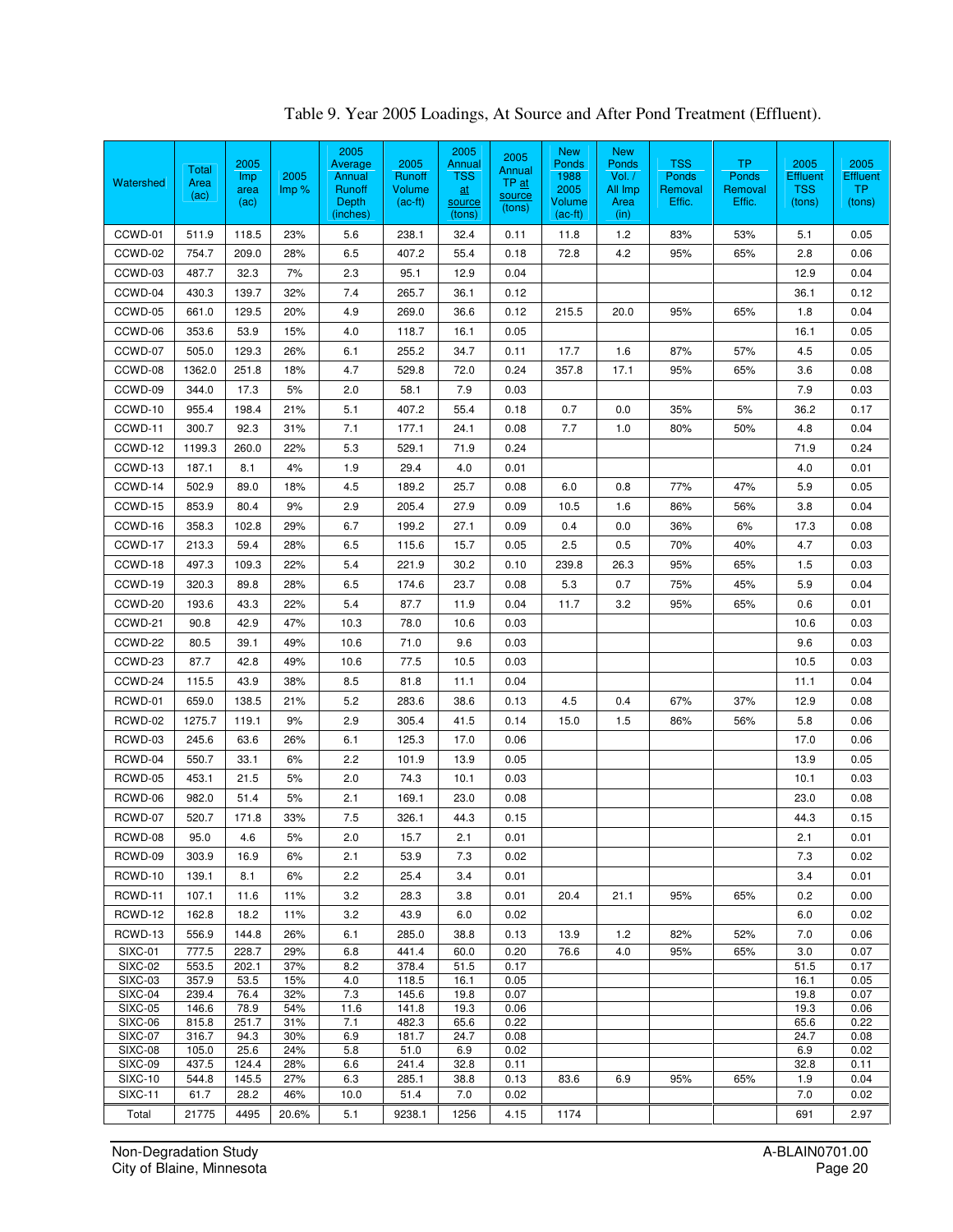### **6.3 2020 Loading Assessment Evaluation (Projection)**

Impervious levels for year 2020 were determined by analyzing the areas where changes are expected to occur (Table 7). The overall increase in impervious surface between 2005 and 2020 is projected to be moderate. Without any infiltration and without any pollutant treatment, the increase of in runoff volume, TSS and TP is estimated in Table 10:

| Area to be<br>developed | <b>Total surface</b><br>(acres) | 2005 Imp% | acres<br>2005 Imp. | <b>Runoff</b><br>Depth (inches)<br>2005 level | 2005 level Runoff<br>Volume (ac-ft) | (tons)<br>2005 level<br>TSS (tons) | 2005 level<br>TP (tons) | Projected 2020<br><b>Land Use</b> | Assigned<br>Imp%<br>2020 | 2020 Imp. acres | 2020 Average<br><b>Runoff Depth</b><br>(inches) | 2020 At-Source<br>Runoff Volume<br>$(ac-th)$ | TSS Level (tons)<br>2020 At-Source | 2020 At-Source<br>TP level (tons) |
|-------------------------|---------------------------------|-----------|--------------------|-----------------------------------------------|-------------------------------------|------------------------------------|-------------------------|-----------------------------------|--------------------------|-----------------|-------------------------------------------------|----------------------------------------------|------------------------------------|-----------------------------------|
| Α                       | 273                             | 6.8%      | 18.7               | 2.38                                          | 54                                  | 7.4                                | 0.024                   | LDR                               | 25%                      | 68.4            | 5.95                                            | 135                                          | 18.4                               | 0.061                             |
| B                       | 159                             | 8.6%      | 13.6               | 2.72                                          | 36                                  | 4.9                                | 0.016                   | LDR                               | 25%                      | 39.7            | 5.95                                            | 79                                           | 10.7                               | 0.035                             |
| C                       | 55                              | 11.2%     | 6.2                | 3.23                                          | 15                                  | 2.0                                | 0.007                   | LDR                               | 25%                      | 13.8            | 5.95                                            | 27                                           | 3.7                                | 0.012                             |
| D                       | 73                              | 27.0%     | 19.6               | 6.33                                          | 38                                  | 5.2                                | 0.017                   | <b>REC</b>                        | 30%                      | 21.8            | 6.93                                            | 42                                           | 5.7                                | 0.019                             |
| E                       | 150                             | 2.3%      | 3.5                | 1.49                                          | 19                                  | 2.5                                | 0.008                   | <b>MDR</b>                        | 35%                      | 52.7            | 7.91                                            | 99                                           | 13.5                               | 0.044                             |
| F                       | 653                             | 18.0%     | 117.8              | 4.58                                          | 249                                 | 33.9                               | 0.112                   | LDR                               | 25%                      | 163.3           | 5.95                                            | 324                                          | 44.0                               | 0.145                             |
| G                       | 77                              | 3.4%      | 2.6                | 1.71                                          | 11                                  | 1.5                                | 0.005                   | <b>RR</b>                         | 10%                      | 7.7             | 3.00                                            | 19                                           | 2.6                                | 0.009                             |
| Н                       | 80                              | 5.0%      | 4.0                | 2.01                                          | 13                                  | 1.8                                | 0.006                   | LDR                               | 25%                      | 20.0            | 5.95                                            | 40                                           | 5.4                                | 0.018                             |
| I                       | 77                              | 4.2%      | 3.3                | 1.87                                          | 12                                  | 1.6                                | 0.005                   | $\Box$                            | 60%                      | 46.4            | 12.81                                           | 83                                           | 11.2                               | 0.037                             |
| J                       | 82                              | 4.9%      | 4.0                | 2.00                                          | 14                                  | 1.9                                | 0.006                   | <b>COM</b>                        | 70%                      | 57.2            | 14.78                                           | 101                                          | 13.7                               | 0.045                             |
| Κ                       | 50                              | 5.1%      | 2.5                | 2.04                                          | 9                                   | 1.2                                | 0.004                   | LDR                               | 25%                      | 12.5            | 5.95                                            | 25                                           | 3.4                                | 0.011                             |
| L                       | 33                              | 6.1%      | 2.0                | 2.23                                          | 6                                   | 0.8                                | 0.003                   | <b>LDR</b>                        | 25%                      | 8.2             | 5.95                                            | 16                                           | 2.2                                | 0.007                             |
| M                       | 70                              | 6.7%      | 4.7                | 2.35                                          | 14                                  | 1.9                                | 0.006                   | LDR                               | 25%                      | 17.5            | 5.95                                            | 35                                           | 4.7                                | 0.016                             |
| N                       | 55                              | 5.0%      | 2.7                | 2.02                                          | 9                                   | 1.3                                | 0.004                   | LDR                               | 25%                      | 13.7            | 5.95                                            | 27                                           | 3.7                                | 0.012                             |
| O                       | 41                              | 7.9%      | 3.2                | 2.59                                          | 9                                   | 1.2                                | 0.004                   | LDR                               | 25%                      | 10.2            | 5.95                                            | 20                                           | 2.7                                | 0.009                             |
| P                       | 42                              | 4.9%      | 2.1                | 2.00                                          | $\overline{7}$                      | 1.0                                | 0.003                   | LDR                               | 25%                      | 10.5            | 5.95                                            | 21                                           | 2.8                                | 0.009                             |
| $\mathsf{R}$            | 30                              | 9.2%      | 2.8                | 2.84                                          | $\overline{7}$                      | 1.0                                | 0.003                   | LDR                               | 25%                      | 7.6             | 5.95                                            | 15                                           | 2.0                                | 0.007                             |
| S                       | 37                              | 10.0%     | 3.7                | 3.00                                          | 9                                   | 1.3                                | 0.004                   | LDR                               | 25%                      | 9.2             | 5.95                                            | 18                                           | 2.5                                | 0.008                             |
| T                       | 25                              | 10.0%     | 2.5                | 3.00                                          | 6                                   | 0.9                                | 0.003                   | LDR                               | 25%                      | 6.3             | 5.95                                            | 12                                           | 1.7                                | 0.006                             |
| Total                   | 2062                            | 10.6%     | 219.3              | 3.13                                          | 537                                 | 73.1                               | 0.24                    |                                   | 28.4%                    | 586.6           | 6.62                                            | 1138                                         | 154.7                              | 0.51                              |

Table 10. Areas To Be Developed Between 2005 and 2020 - Projected Loadings WITHOUT any treatment.

Table 10 shows that within the areas to be developed, if no runoff and pollutant reduction is considered, the at-source levels are slightly more than double for year 2020 when compared to year 2005.

However, the net increase in runoff volume will likely be significantly diminished because of an anticipated change in storm water treatment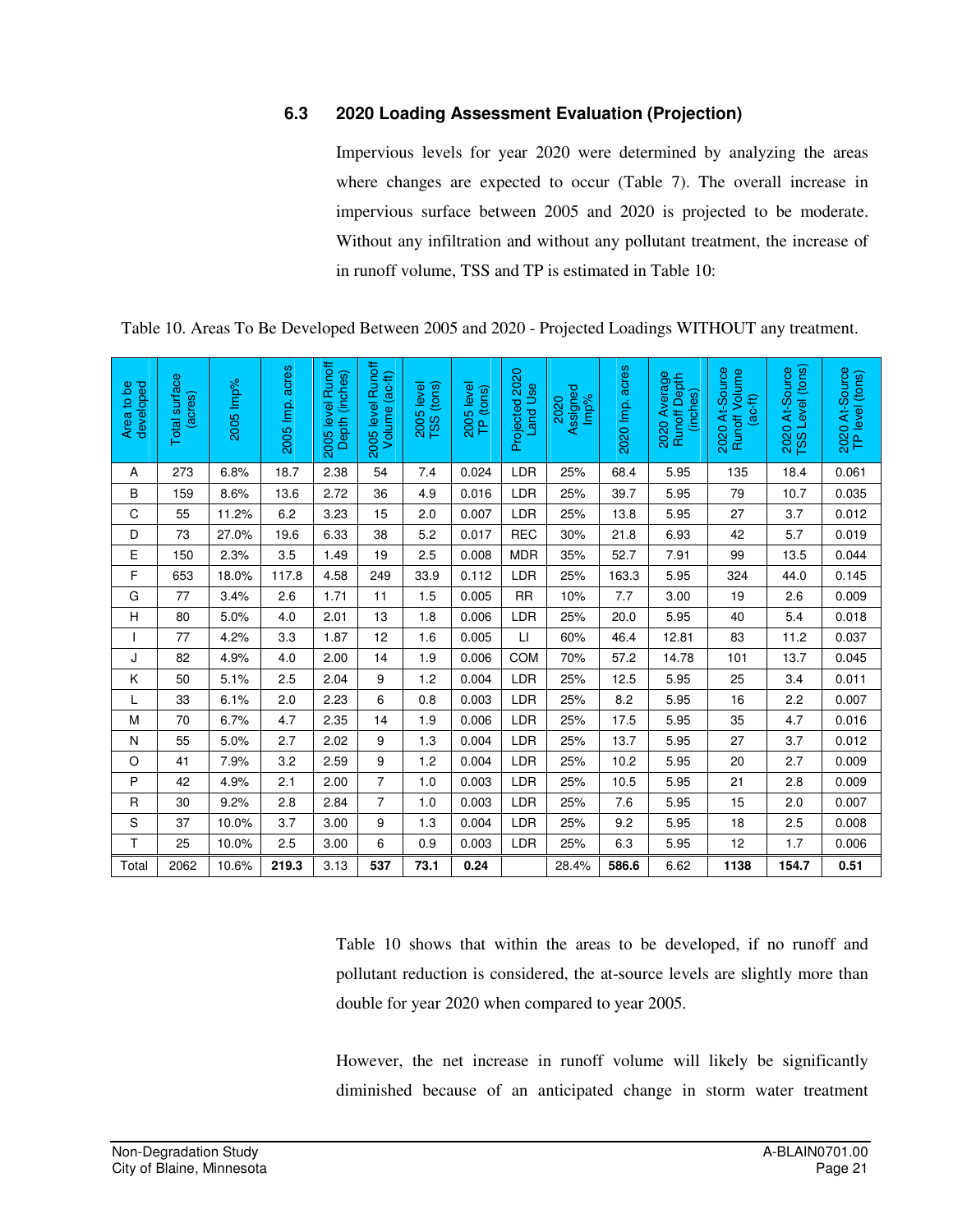practices. Rice Creek Watershed District is in the process of adopting new development rules which shift the focus of storm water treatment onto infiltration. The new rules seek to achieve no increase in runoff volume. Presently, Coon Creek Watershed District does not have mandated infiltration targets but encourages such practices where feasible. The City of Blaine intends to place more emphasis on storm water infiltration practices, such as rain water gardens in the future. The reduction in runoff volume due to infiltration will result in a commensurate reduction in TSS and TP loadings. Additional treatment will be obtained in more conventional practices such as ponds or grassed swales.

A better picture of how the revised watershed district rules will control the level of runoff and pollutant reduction will emerge later. For the time being, to ascertain the storm water treatment levels between 2005 and 2020 a scenario in which 50 percent of the runoff volume would be infiltrated was assumed. A 50 percent reduction in the runoff volume can be accomplished by designing an infiltration facility (BMP) that could retain and infiltrate a volume that is the equivalent to 0.4 inches of runoff from the entire (existing and proposed) impervious surface within the areas to be developed (i.e., 587 according to Table 10). Alternatively, the runoff volume to be retained and infiltrated can be looked upon as the equivalent of the 0.6 inches of runoff from the net additional impervious surface (i.e., 587 acres less 219 acres of existing impervious surface already in place within areas to be developed). An assumed 50 percent reduction in runoff volume would also result into a similar reduction in TSS and TP. It was further assumed that the remaining 50 percent of runoff would be routed through storm water ponds sized to retain at least 80 percent of the TSS and 50 percent of the TP. These levels of TSS and TP retention are conservative, given that during the 1988 to 2005 period the size of the ponds led to considerably higher removal rates.

Thus, given the assumption that 50 percent of the runoff volume would be infiltrated, the overall resulting removal percentage for TSS and TP would be 90 percent and 75 percent, respectively. Table 11 summarizes the results of the simulation.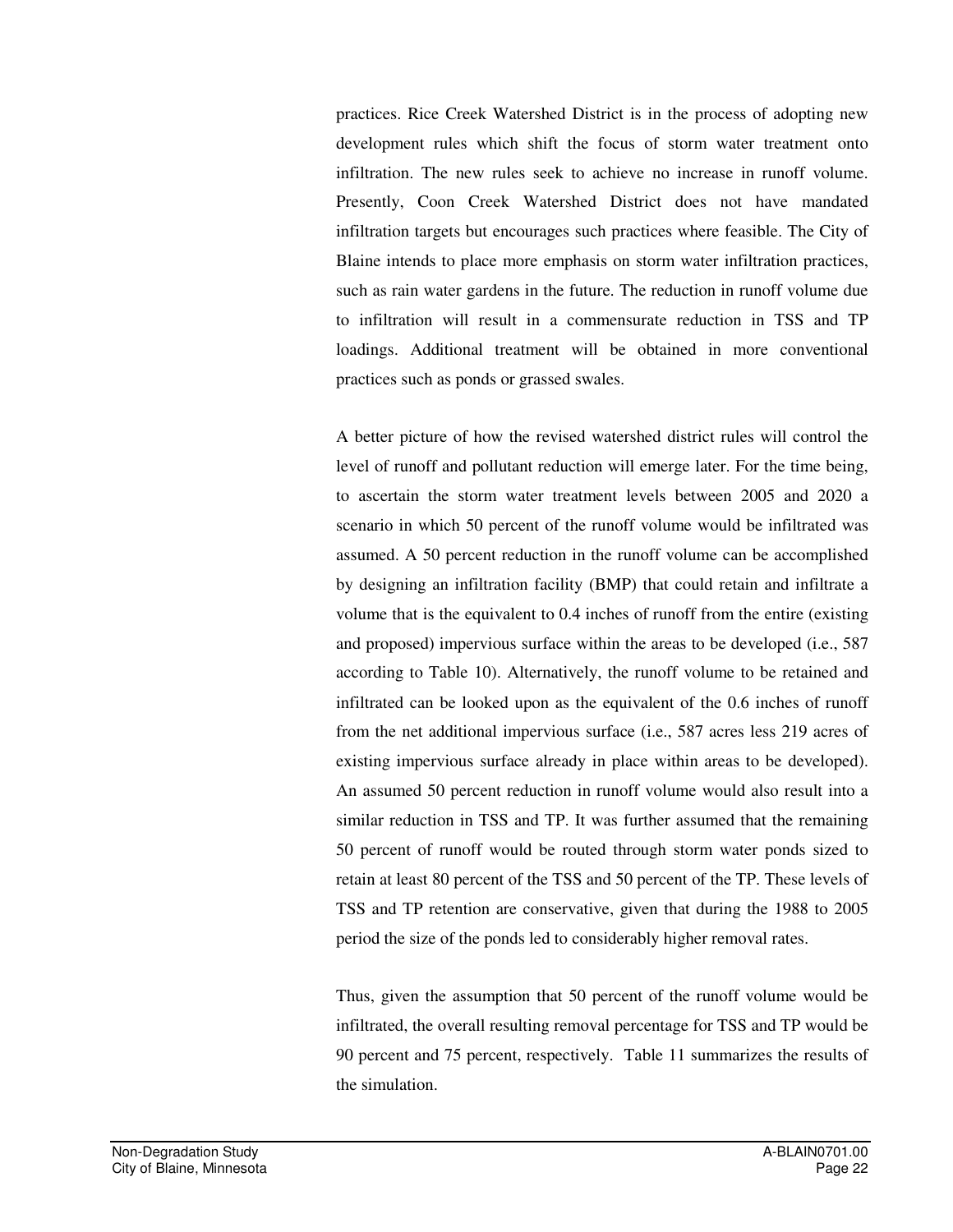| volume Reduction Through Inflitration and Further Treatment of Remaining Runoff |                          |           |                    |                                     |                                     |            |                         |                            |                          |                 |                                          |                                                      |                                                  |                                                 |
|---------------------------------------------------------------------------------|--------------------------|-----------|--------------------|-------------------------------------|-------------------------------------|------------|-------------------------|----------------------------|--------------------------|-----------------|------------------------------------------|------------------------------------------------------|--------------------------------------------------|-------------------------------------------------|
| Area to be<br>developed                                                         | Total surface<br>(acres) | 2005 Imp% | acres<br>2005 Imp. | 2005 level Runoff<br>Depth (inches) | 2005 level Runoff<br>Volume (ac-ft) | 2005 level | 2005 level<br>TP (tons) | Projected 2020<br>Land Use | Assigned<br>Imp%<br>2020 | 2020 Imp. acres | 2020 Average<br>Runoff Depth<br>(inches) | Volume after 50%<br>reduction (ac-ft)<br>2020 Runoff | 2020 TSS Level<br>reduction* (tons)<br>after 90% | reduction* (tons)<br>2020 TP level<br>after 75% |
| Α                                                                               | 273                      | 6.8%      | 18.7               | 2.38                                | 54                                  | 7.4        | 0.024                   | LDR                        | 25%                      | 68.4            | 5.95                                     | 68                                                   | 1.8                                              | 0.015                                           |
| B                                                                               | 159                      | 8.6%      | 13.6               | 2.72                                | 36                                  | 4.9        | 0.016                   | <b>LDR</b>                 | 25%                      | 39.7            | 5.95                                     | 39                                                   | 1.1                                              | 0.009                                           |
| C                                                                               | 55                       | 11.2%     | 6.2                | 3.23                                | 15                                  | 2.0        | 0.007                   | LDR                        | 25%                      | 13.8            | 5.95                                     | 14                                                   | 0.4                                              | 0.003                                           |
| D                                                                               | 73                       | 27.0%     | 19.6               | 6.33                                | 38                                  | 5.2        | 0.017                   | <b>REC</b>                 | 30%                      | 21.8            | 6.93                                     | 21                                                   | 0.6                                              | 0.005                                           |
| E                                                                               | 150                      | 2.3%      | 3.5                | 1.49                                | 19                                  | 2.5        | 0.008                   | <b>MDR</b>                 | 35%                      | 52.7            | 7.91                                     | 50                                                   | 1.3                                              | 0.011                                           |
| F                                                                               | 653                      | 18.0%     | 117.8              | 4.58                                | 249                                 | 33.9       | 0.112                   | <b>LDR</b>                 | 25%                      | 163.3           | 5.95                                     | 162                                                  | 4.4                                              | 0.036                                           |
| G                                                                               | 77                       | 3.4%      | 2.6                | 1.71                                | 11                                  | 1.5        | 0.005                   | <b>RR</b>                  | 10%                      | $7.7\,$         | 3.00                                     | $10$                                                 | 0.3                                              | 0.002                                           |
| $\mathsf{H}$                                                                    | 80                       | 5.0%      | 4.0                | 2.01                                | 13                                  | 1.8        | 0.006                   | <b>LDR</b>                 | 25%                      | 20.0            | 5.95                                     | 20                                                   | 0.5                                              | 0.004                                           |
| $\mathbf{I}$                                                                    | 77                       | 4.2%      | 3.3                | 1.87                                | 12                                  | 1.6        | 0.005                   | $\sqcup$                   | 60%                      | 46.4            | 12.81                                    | 41                                                   | $1.1$                                            | 0.009                                           |
| J                                                                               | 82                       | 4.9%      | 4.0                | 2.00                                | 14                                  | 1.9        | 0.006                   | COM                        | 70%                      | 57.2            | 14.78                                    | 50                                                   | 1.4                                              | 0.011                                           |
| Κ                                                                               | 50                       | 5.1%      | 2.5                | 2.04                                | 9                                   | 1.2        | 0.004                   | <b>LDR</b>                 | 25%                      | 12.5            | 5.95                                     | 12                                                   | 0.3                                              | 0.003                                           |
| L                                                                               | 33                       | 6.1%      | 2.0                | 2.23                                | 6                                   | 0.8        | 0.003                   | <b>LDR</b>                 | 25%                      | 8.2             | 5.95                                     | 8                                                    | 0.2                                              | 0.002                                           |
| M                                                                               | 70                       | 6.7%      | 4.7                | 2.35                                | 14                                  | 1.9        | 0.006                   | LDR                        | 25%                      | 17.5            | 5.95                                     | 17                                                   | 0.5                                              | 0.004                                           |
| N                                                                               | 55                       | 5.0%      | 2.7                | 2.02                                | 9                                   | 1.3        | 0.004                   | LDR                        | 25%                      | 13.7            | 5.95                                     | 14                                                   | 0.4                                              | 0.003                                           |
| $\circ$                                                                         | 41                       | 7.9%      | 3.2                | 2.59                                | 9                                   | 1.2        | 0.004                   | <b>LDR</b>                 | 25%                      | 10.2            | 5.95                                     | 10                                                   | 0.3                                              | 0.002                                           |
| P                                                                               | 42                       | 4.9%      | 2.1                | 2.00                                | $\overline{7}$                      | 1.0        | 0.003                   | <b>LDR</b>                 | 25%                      | 10.5            | 5.95                                     | 10                                                   | 0.3                                              | 0.002                                           |
| R                                                                               | 30                       | 9.2%      | 2.8                | 2.84                                | $\overline{7}$                      | 1.0        | 0.003                   | LDR                        | 25%                      | $7.6$           | 5.95                                     | $\overline{7}$                                       | 0.2                                              | 0.002                                           |
| ${\mathsf S}$                                                                   | 37                       | 10.0%     | 3.7                | 3.00                                | $\boldsymbol{9}$                    | 1.3        | 0.004                   | LDR                        | 25%                      | 9.2             | 5.95                                     | 9                                                    | 0.2                                              | 0.002                                           |
| T                                                                               | 25                       | 10.0%     | 2.5                | 3.00                                | 6                                   | 0.9        | 0.003                   | <b>LDR</b>                 | 25%                      | 6.3             | 5.95                                     | 6                                                    | 0.2                                              | 0.001                                           |
| Total                                                                           | 2062                     | 10.6%     | 219.3              | 3.13                                | 537                                 | 73.1       | 0.24                    |                            | 28.4%                    | 586.6           | 6.62                                     | 569                                                  | 15.5                                             | 0.13                                            |

Table 11. Areas To Be Developed Between 2005 and 2020 - Projected Loadings Assuming 50% Runoff Volume Reduction Through Infiltration and Further Treatment of Remaining Runoff

\*Includes reduction in runoff volume through infiltration

The results show that within the areas projected to be developed between 2005 and 2020, given the assumptions discussed above, there is only a minor increase in runoff volume of 32 acre-feet (i.e. from 537 to 569). Given the City-wide annual runoff volume estimate of 9238 acre-feet, this increase is approximately 0.3 percent. For all practical purposes this represents essentially no runoff volume increase. This calculated small increase can be fully offset if, for example few rain gardens are built in places that are currently developed (i.e., retrofit).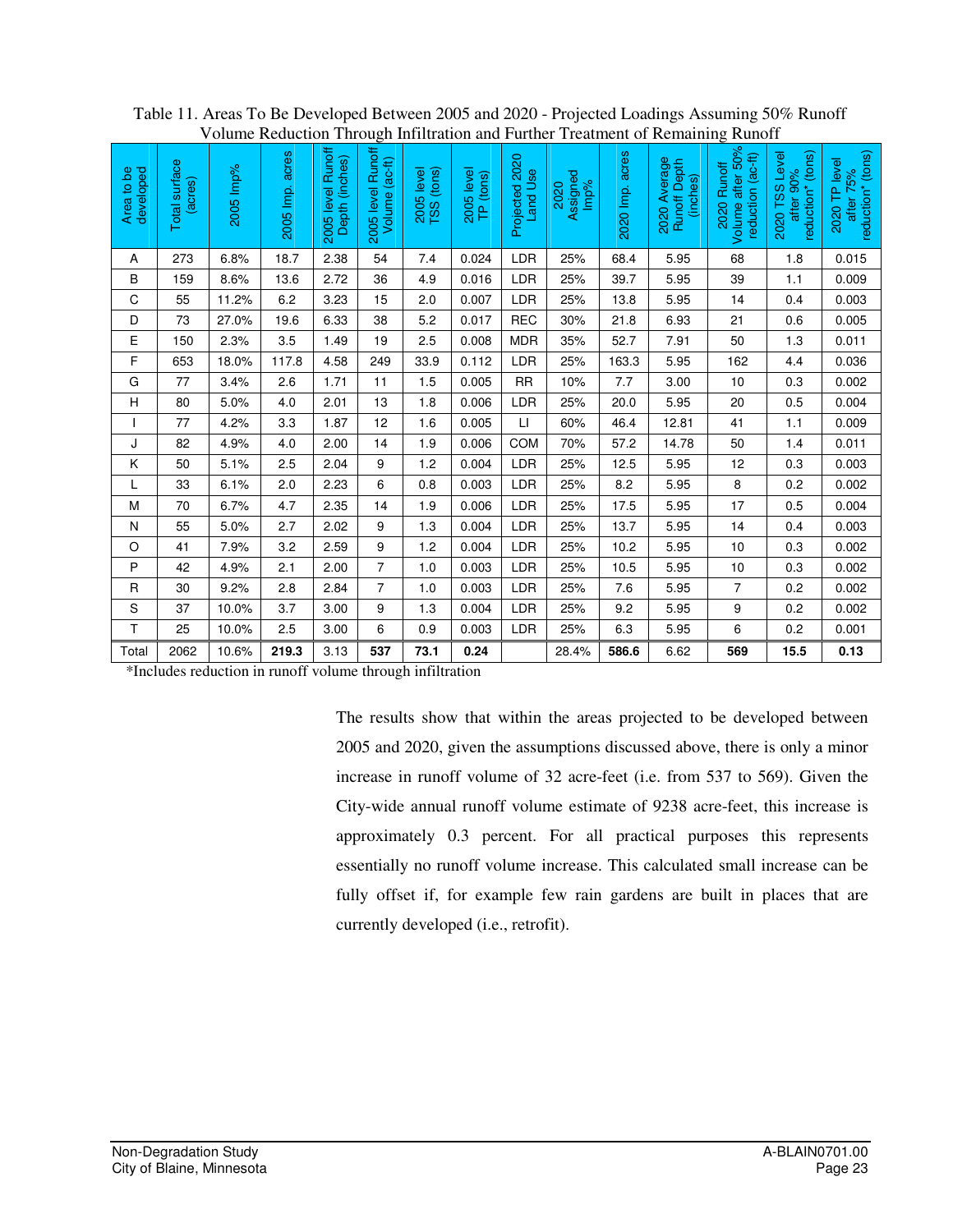### **7.0 Results Summary – Discussion**

The loadings calculation results are summarized in Table 11.

| Table 12. 1988, 2005, and 2020 Loadings Summary |  |  |  |  |
|-------------------------------------------------|--|--|--|--|
|                                                 |  |  |  |  |

| Year                             | Imp.<br>surface<br>(acres) | Imp. %   | <b>Runoff</b><br><b>Volume</b><br>$(ac-fit)$ | <b>Annual</b><br><b>TSS</b><br>(tons) | <b>Annual</b><br>ТP<br>(tons) | <b>Notes</b>                                                                                                      |
|----------------------------------|----------------------------|----------|----------------------------------------------|---------------------------------------|-------------------------------|-------------------------------------------------------------------------------------------------------------------|
| 1988                             | 3918                       | $18.0\%$ | 8295                                         | 1128                                  | 3.72                          | Assuming No Storm Water<br>Treatment                                                                              |
| 2005                             | 4495                       | 20.6%    | 9238                                         | 691                                   | 2.97                          | Assuming Storm Water Treatment<br>by Ponds Only - Based on NEW<br>Ponds Size                                      |
| 1988 to 2005<br>relative changes | 14.7%                      |          | 11.4%                                        | $-38.7%$                              | $-20.2%$                      | Increase in Runoff Volume level<br>Reduction in TSS and TP levels                                                 |
| 2020 without<br>any treatment    | 4863                       |          | 9839                                         | 773                                   | 3.24                          | For Comparison Purposes Only<br>Assuming No Reduction in Runoff<br>Volume, TSS or TP Levels                       |
| 2020                             | 4863                       | 22.3%    | 9270                                         | 634                                   | 2.86                          | Assuming Half of Runoff Volume is<br>Infiltrated and Half is Treated Using<br><b>Other BMSs (Primarily Ponds)</b> |
| 2005 to 2020<br>relative changes | 8.2%                       |          | 0.3%                                         | $-8.3\%$                              | $-3.8%$                       | Runoff Volume level unchanged<br>Reduction in TSS and TP levels                                                   |

### **7.1 1988 to 2005 Evaluation**

During the 1988 – 2005 period, the amount of impervious surface increased by 14.7 percent, or from an estimated 18.0 to 20.6 percent. The conversion from pervious to impervious surface resulted in a corresponding increase in runoff volume.

The increase in runoff volume is unlikely to cause significant degradation to water quality. One possible concern is that urban streams tend to show increased bank erosion due to increased peaks. In Blaine area most of the runoff is routed through ponds, wetlands, and numerous County Ditches prior to reaching receiving waters of Coon Creek, Rice Creek or Mississippi River. Thus, the peaks are largely attenuated. Most county ditches appear to be very well vegetated with little signs of erosion.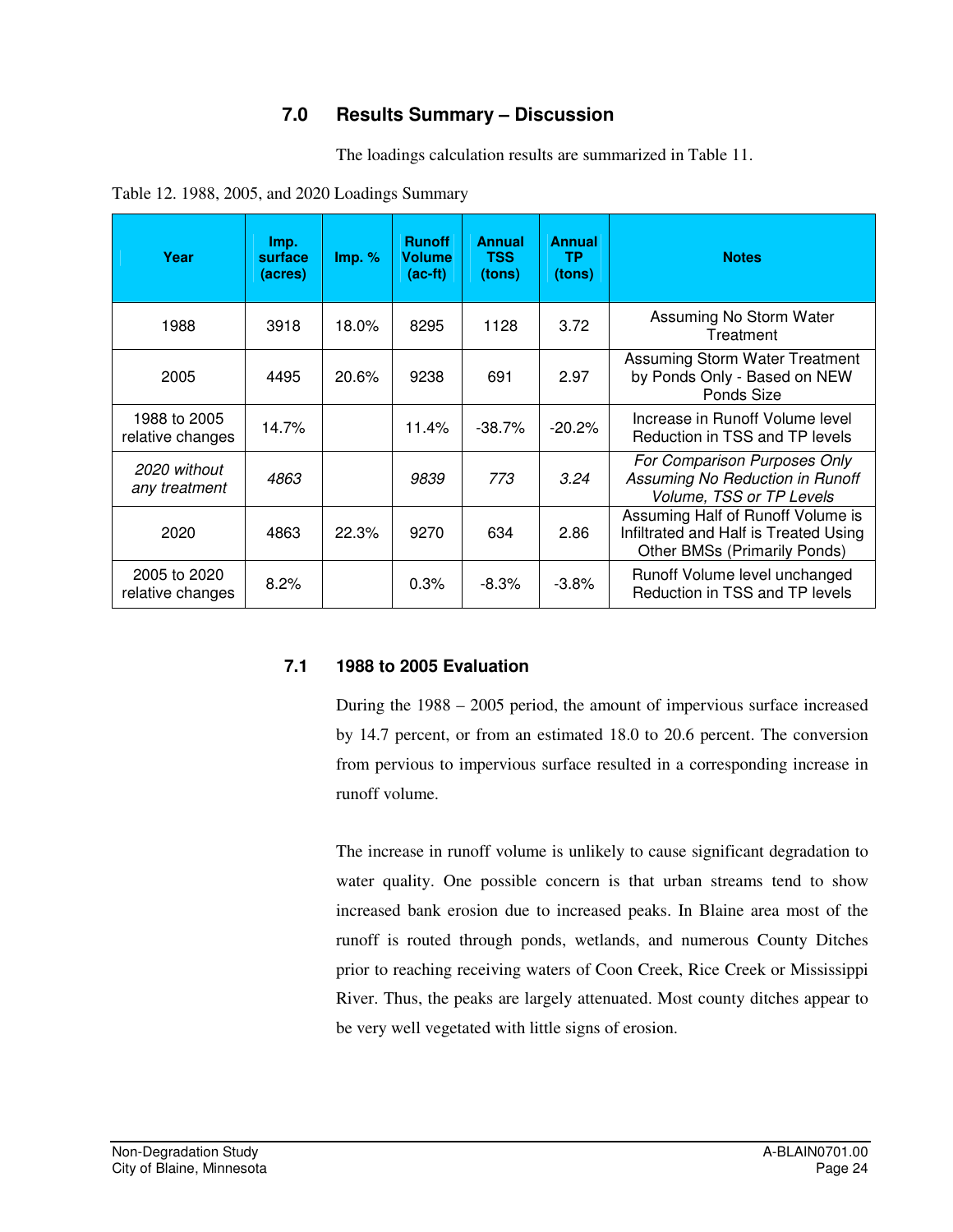The effluent TSS and TP loadings for period 1988 – 2005 were determined to have decreased. This outcome is due to the fact that many storm water treatment ponds, some which very large in size, were constructed between 1988 and 2005. These ponds have the capacity to retain large amounts of TSS and TP.

A detailed assessment of the potential for impact to wetlands resulting from an increase in runoff volume or from an increased depth or duration of inundation was not completed. Based on the relative small increase in runoff volumes determined from these analyses and from early discussions with watershed representatives, there are no significant issues stemming from the increased runoff volumes.

### **7.2 2005 to 2020 Evaluation**

During the 2005 – 2020 period the amount of impervious surface is projected to increase from 4495 acres to 4693 acres (8.2 percent). With a major shift in storm water treatment practices from the more traditional ponds to infiltration BMPs, the runoff volume is expected remain largely unchanged.

A simple simulation was performed in which half of the runoff volume could be infiltrated while the remaining half would be routed through ponds or detention basins, shows virtually no increase in the annual runoff volume and a decrease in the amounts of effluent TSS and TP.

### **7.3 Other Considerations**

The benefits of street sweeping have not been factored in. City records indicate approximately 3,500 cubic yards of material being swept each year. This translates in approximately 4,700 tons of materials (assuming an average density of 100 pcf). Laboratory analyses on the swept material collected from the streets indicate a concentration in Total Phosphorus (TP) of 300 ppm. Combining these numbers, the total amount of TP removed through street sweeping annually is approximately 1.4 tons, or approximately one third of the TP generated at the source.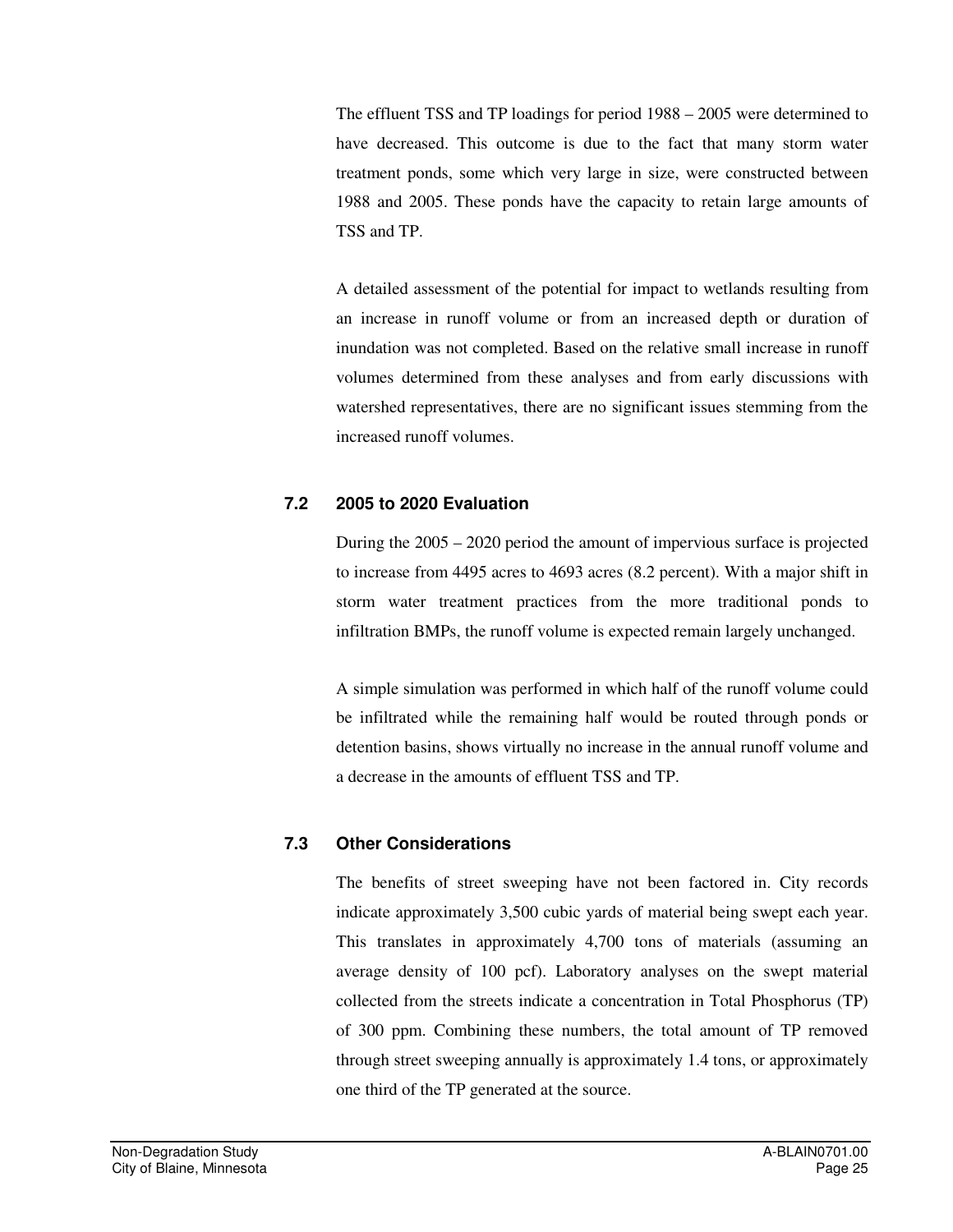### **8.0 Storm Water Pollution Prevention Plan (MS4)**

On May 31, 2006 the City of Blaine submitted the Storm Water Pollution Prevention Program (SWPPP) as required under MPCA General Permit MN R 040000. The document defines the main goal which is to preserve, protect, and improve the water resources impacted by storm water runoff. The document also defines in detail the specific BMPs in all of the six areas required by the permit: Public Education and Outreach, Public Involvement and Participation, Illicit Discharge Detection and Elimination, Construction Site Runoff Control, Post Construction Runoff Control, and Pollution Prevention and Good Housekeeping.

### **9.0 Storm Water Plans, Permits, Studies**

### **9.1 City of Blaine - Comprehensive Water Resources Plan**

Section IV of the Comprehensive Water Resources Plan (CWRP) summarizes the goals and policies adopted by the City of Blaine in nine critical areas: Water Quantity, Water Quality, Recreation Fish and Wildlife, Enhancement of Public Participation Information and Education, Public Ditch System, Groundwater, Wetlands, Erosion, and Shoreland Management. The CWRP, along with the City's NPDES SWPPP, form the basis for the overall storm water management program in the City. The City's CWRP was developed in accordance with Minnesota Rule, Chapter 8410 and is consistent with the Plans of the Six Cities WMO, Coon Creek WD and Rice Creek WD.

### **9.2 Coon Creek Watershed District Loading Analysis Study**

A loading assessment was being prepared by Wenck Associates, Inc. for the entire Coon Creek Watershed District. Preliminary findings and data have been made available during a series of meetings hosted by the CCWD. The data includes a P8 model based assessment of runoff volume, TP, TSS loadings as function of the impervious percentage and loading reduction as a result of the district rules and policies. The assessment also factors in an estimated loading reduction due to sweeping practices. Approximately 25 percent of the entire CCWD swept impervious area is located in Blaine. At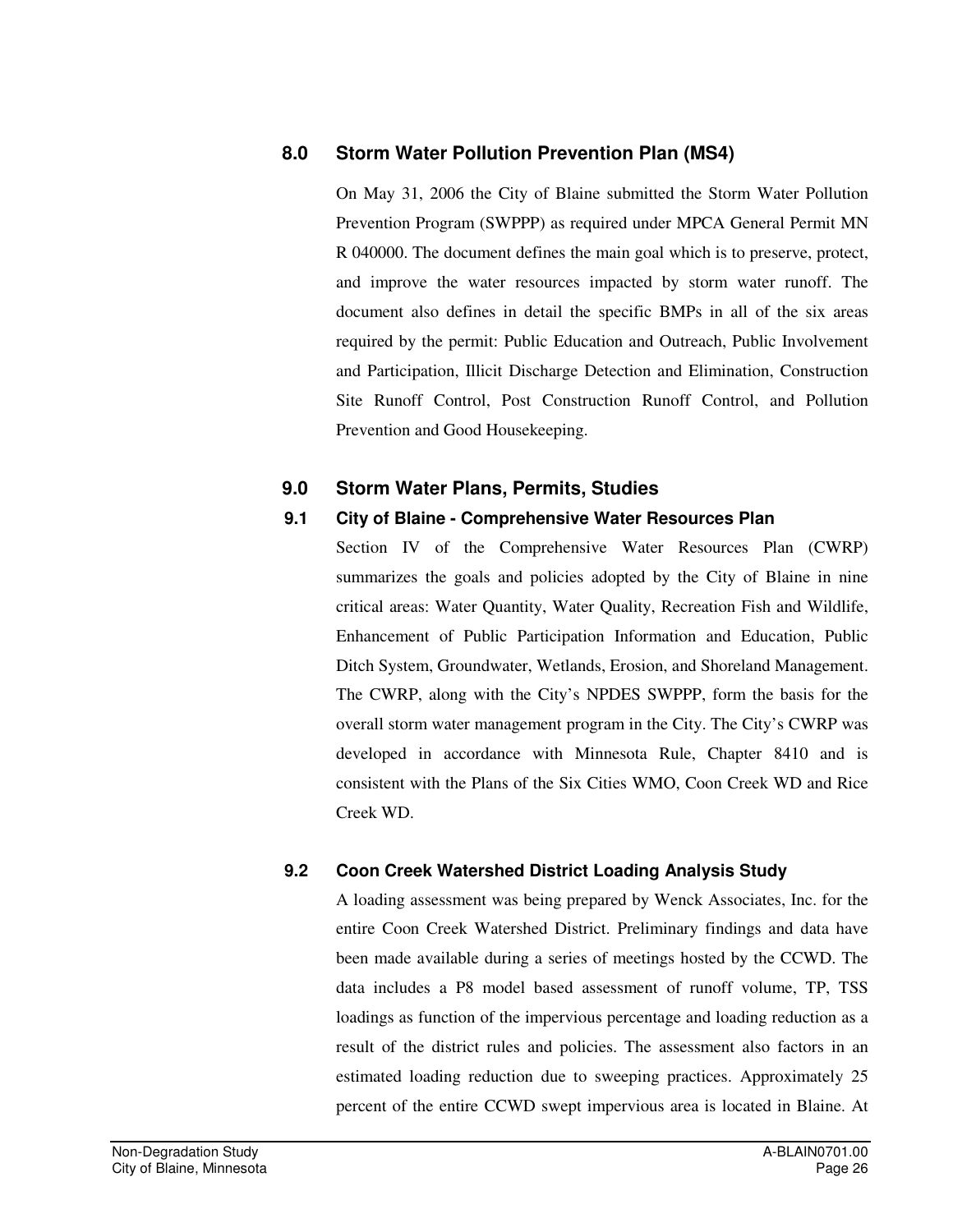the same time, approximately half of the City of Blaine area is located within the CCWD district. Due to differences in the approaches the data from the CCWD study cannot be directly compared with the data presented in this report.

### **9.3 Rice Creek Anoka County Ditch 53-62 Resource Management Plan (RMP) and Golden Lake TMDL Study**

The RMP for Anoka County Ditch 53-62 (ACD 53-62) was completed in December 2006. The RMP sets forth a special set of objectives for the drainage area along the ditch. Most of the ACD 52-63 watershed is located within the City of Blaine and, more importantly, it includes the area along Lexington Avenue corridor where a substantial portion of the future urban development is expected to take place. These objectives will be implemented through RCWD Rule. The purpose of the RMP was to protect, conserve, and enhance wetland areas and vegetated buffers. The RMP would also benefit the water quality within the ACD 53-62 which is particularly important given that the ditch is tributary to Golden Lake, a water body identified as impaired for Phosphorus by the Minnesota Pollution Control Agency. A TMDL study that assesses the Phosphorus load allocation and load reduction targets is being completed by the RCWD.

### **10.0 Public Participation and Review**

A Public Hearing was held on September 20, 2007. The notice for this Public Hearing was published on August 17, 2007 in Blaine – Spring Life Newspaper. The text is reproduced below:

#### **1012 LG Notice of Public Hearings**

NOTICE OF PUBLIC HEARING BEFORE THE BLAINE CITY COUNCIL ANOKA COUNTY, MINNESOTA MS4 NON-DEGRADATION PLAN TO WHOM IT MAY CONCERN: NOTICE is hereby given that the City Council of the City of Blaine, Minnesota, will meet on Thursday, September 20, 2007, at 8:00 p.m. in the Council Chambers at the City Hall, 10801 Town Square Drive NE to consider the following document: MS4 Non-degradation Plan The Minnesota Pollution Control Agency (MPCA) has selected 30 cities, including the City of Blaine, and required that they perform an in-depth study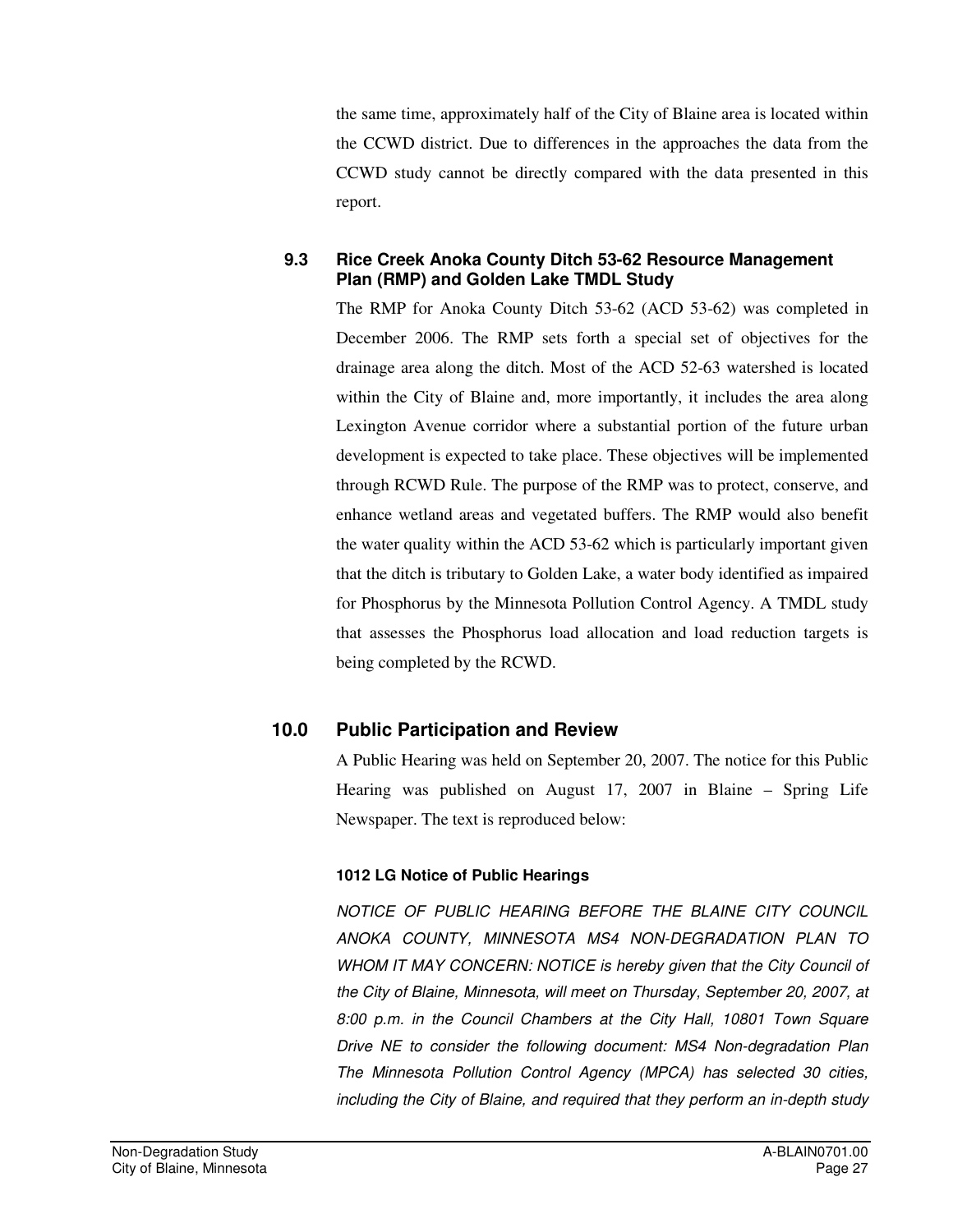of the changes on pollution and volume of water contained in stormwater runoff resulting from the increased hard surfaces connected with development within the city since 1988. This study must be submitted to the MPCA by October 1, 2007. Such persons as desire to be heard with reference to the proposed document will be heard at this meeting. Hearing impaired persons planning to attend who need an interpreter or other persons with disabilities who require auxiliary aids should contact Rebecca Olson at (763) 785-6120 no later than September 14, 2007. For questions regarding the proposed project, contact Stormwater Manager Jim Hafner at (763) 785-6188. Jane M. Cross, CMC, City Clerk

Published in Blaine / Spring Lake Park Life Aug. 17, 2007

A Draft copy of this Loading Assessment was sent for review and comments to Anoka Conservation District, Coon Creek Watershed District, Rice Creek Watershed District, and Six Cities Watershed Management Organization. Of these, only Coon Creek Watershed District provided comments and questions.

### **11.0 Conclusions**

The assessment of storm water runoff volume and main pollutant loadings was conducted according to the requirements and guidelines of the permit. Overall, the assessment found no significant increase in these loadings between 1988 and 2005. While the assessment shows an increase in the runoff volume due to the expansion of impervious surface, the TSS and TP loadings decreased, chiefly because numerous storm water treatment ponds accompanied the new development and re-development that occurred between 1988 and 2005.

It should be noted that the evaluation of Runoff Volume, TSS and TP presented above is based on a series of conservative assumptions. For example, in computing the runoff volume, the entire impervious surface was considered connected. However, most of the new development between 1988 and 2005 consisted of Low Density Residential units. Thus, a large portion of the added impervious surface is disconnected. The TSS and TP loading estimate it is also conservative. The TSS and TP reduction was based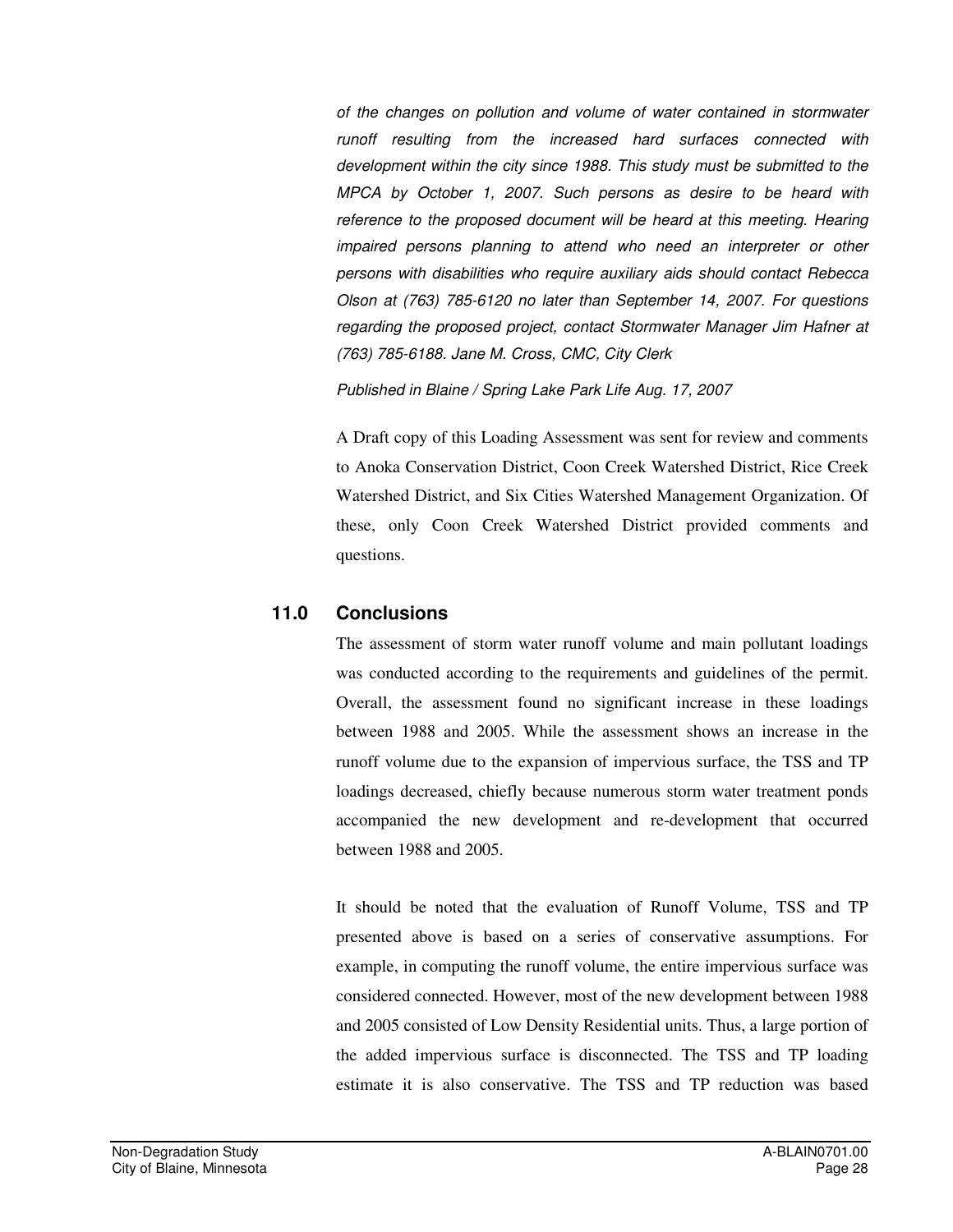exclusively on single wet basin retention assumptions. Given that many of the ponds were built in series, the pollutant load reduction is actually further enhanced by the treatment train concept. Furthermore, the effect of grassed swales and ditches on reducing the TSS and TP loadings has not been factored in. Nor has any credit been taken for improvements in street sweeping equipment or practices, or from the state law governing the use of phosphorus fertilizers.

It seems reasonable to conclude that the increase in Runoff Volume is commensurate with the size of the City. Runoff Volume reduction is a relatively new area to the storm water management arena while the potential adverse effects are still being studied and debated. The most common impacts cited in connection with the runoff volume increase are a pronounced degradation of the natural stream banks and more frequent inundation of the wetlands. Neither of these has been found to occur in Blaine to a level that would be considered significant.

Looking into the future, the projected level of development will continue to add impervious surface. However, the increase in impervious surface between 2005 and 2020 is expected to be less than that seen between 1988 and 2005. Runoff infiltration is expected to play in increasingly important role in storm water management.

Most of the City falls under the jurisdiction of the Rice Creek Watershed District (RCWD) and the Coon Creek Watershed District (CCWD) with the remaining part being fully developed. RCWD is currently in the process of adopting new rules for storm water management which will place the focus on infiltration. The proposed rules will essentially translate into runoff volume control for most development cases and runoff volume reduction in cases where site re-development would disturb more than half of the existing impervious surface. CCWD is currently conducting research to assess the levels of infiltration that could be expected in the future. The runoff infiltration practices have the potential to offset the increase in runoff volume caused by the expansion of impervious surfaces. Thus, the any future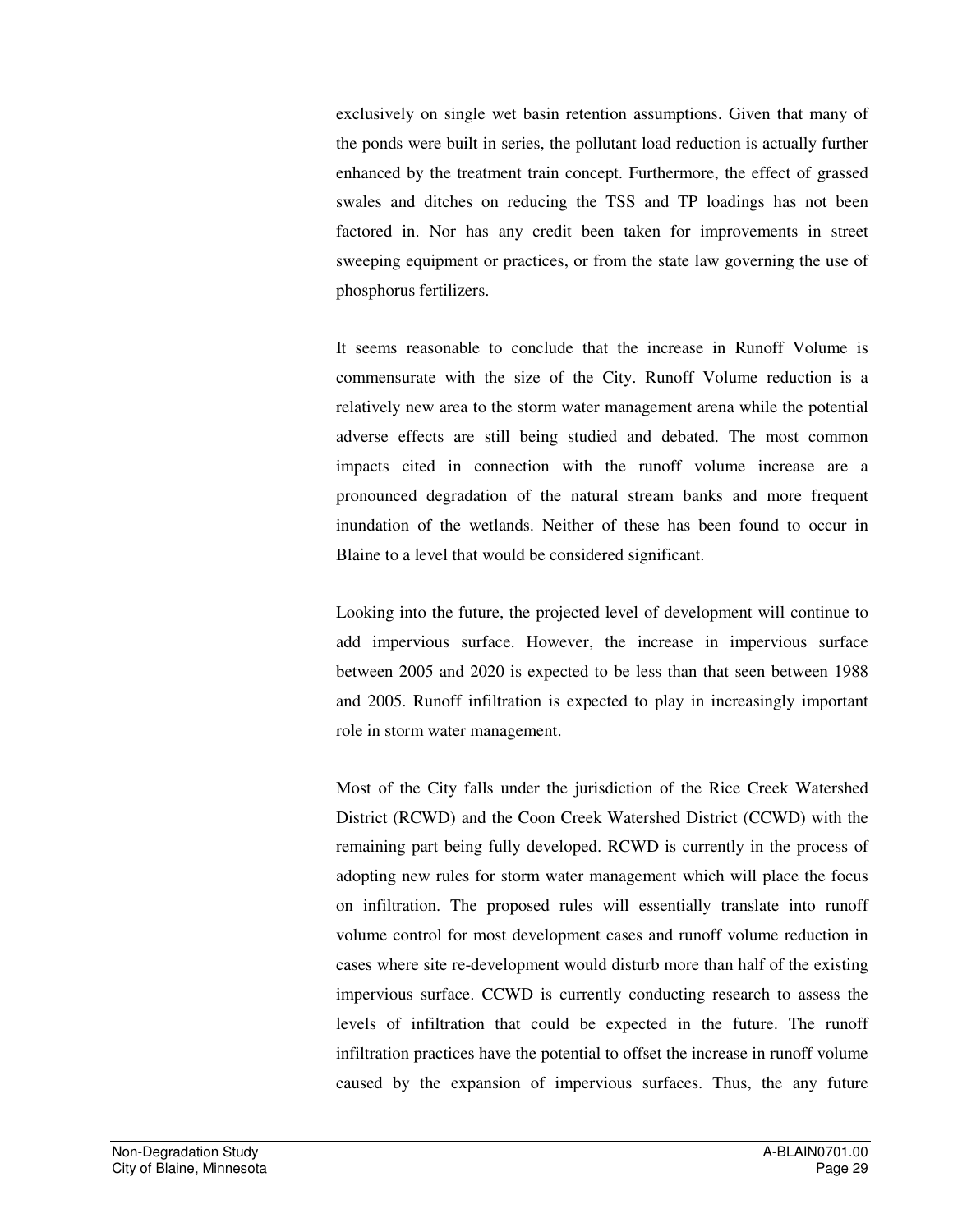development will be screened by the City and either CCWD or RCWD, ensuring compliance with strict pollution loading targets.

Additionally, the City will play and active role in adopting specific policies aimed at enhancing the surface water quality. The current MS4 permit contains aggressive plans for Construction and Post Construction Runoff Control as well as Pollution Prevention (Good Housekeeping) sections. The City of Blaine has also an excellent tradition in engaging the public educative and informative programs.

In conclusion, the level of development the City of Blaine experienced between 1988 and 2005 did not result in significant new or expanded discharge. It is predicated that the advent of new storm water management rules and policies will result in improved water quality and control or reduction of the overall runoff volume. Therefore, at this point in time, the City of Blaine proposes no modification to the existing MS4 Storm Water Pollution Prevention Plan (SWPPP) previously submitted to Minnesota Pollution Control Agency.